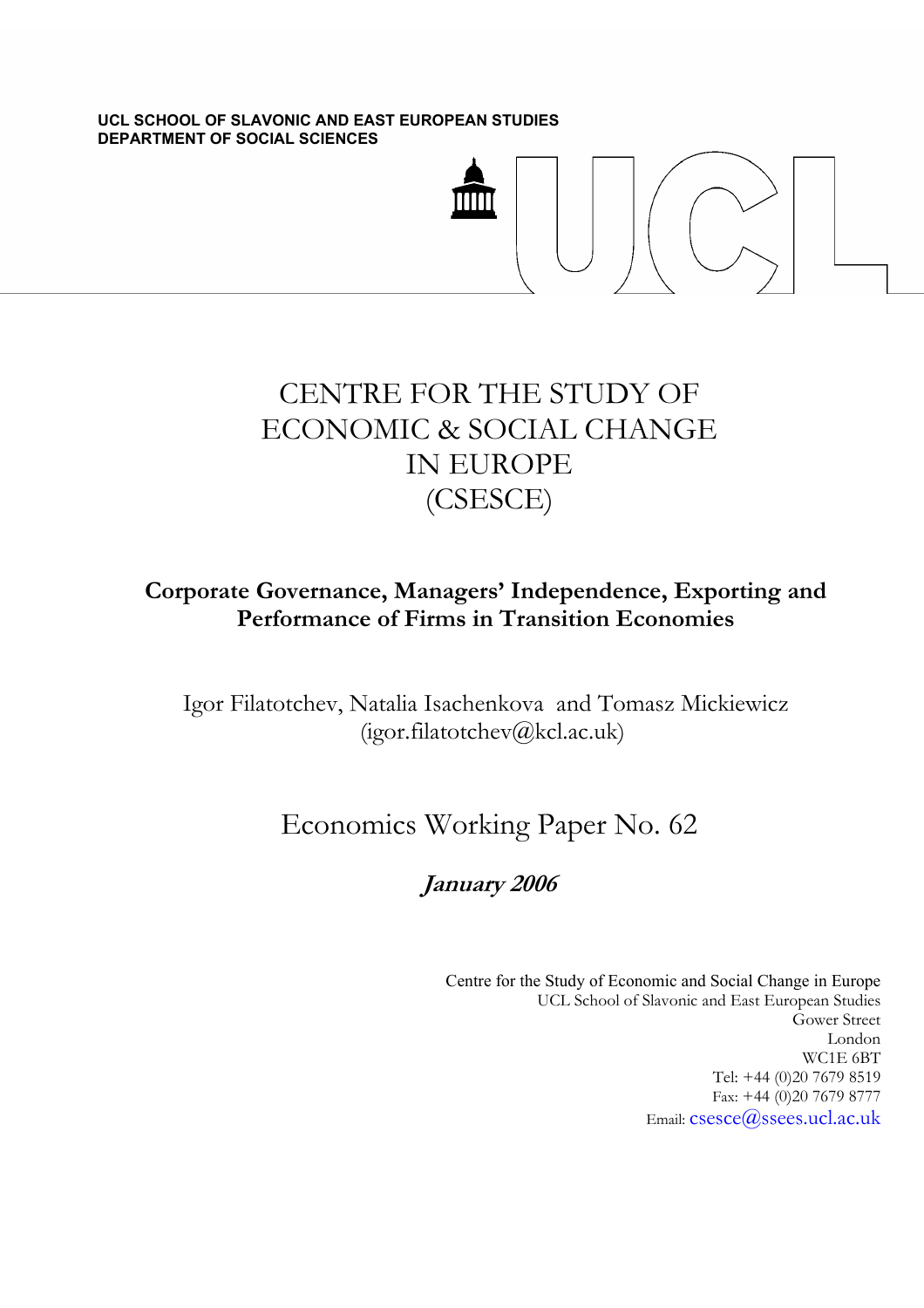#### **CORPORATE GOVERNANCE, MANAGERS' INDEPENDENCE, EXPORTING AND PERFORMANCE OF FIRMS IN TRANSITION ECONOMIES**

#### **Igor Filatotchev**♣

Department of Management King's College London 150 Stamford Street, London SE1 9NN, UK Tel/Fax: +44(0)20 7848 3965 e-mail: igor.filatotchev@kcl.ac.uk

Natalia Isachenkova

School of Accounting & Finance Kingston University Kingston Hill, Kingston upon Thames, Surrey, KT2 7LB, UK Tel: +44(0)20 8547 8206 Fax:  $+44(0)2085477026$ e-mail: n.isachenkova@kingston.ac.uk

#### **Tomasz Mickiewicz**

Department of Social Sciences, SSEES, University College London Gower St., London WC1E 6BT, UK Tel. +44(0)20 7862 8606 Fax: +44(0)20 7862 8642 e-mail: t.mickiewicz@ssees.ucl.ac.uk

*This version: January 2006*

 $\overline{a}$ 

<sup>♣</sup> Corresponding author. This project was supported by research grants from the European Commission (Phare ACE Programme P98-1048-R) and the MC Grabowski Fund. We express our gratitude to the sponsors. We also take exclusive responsibility for all the opinions expressed in this study. We thank the participants of the Academy of Management Annual Meeting (Honolulu, August 2005), 4<sup>th</sup> International Workshop "Transition and Enterprise Restructuring in Eastern Europe" (Copenhagen Business School, August 2004) and seminars at the London Business School and King's College London for their comments on earlier versions of this paper. We are grateful to Piotr Kozarzewski, Peter Vince, Kate Bishop and Beata Manthey for their research assistance.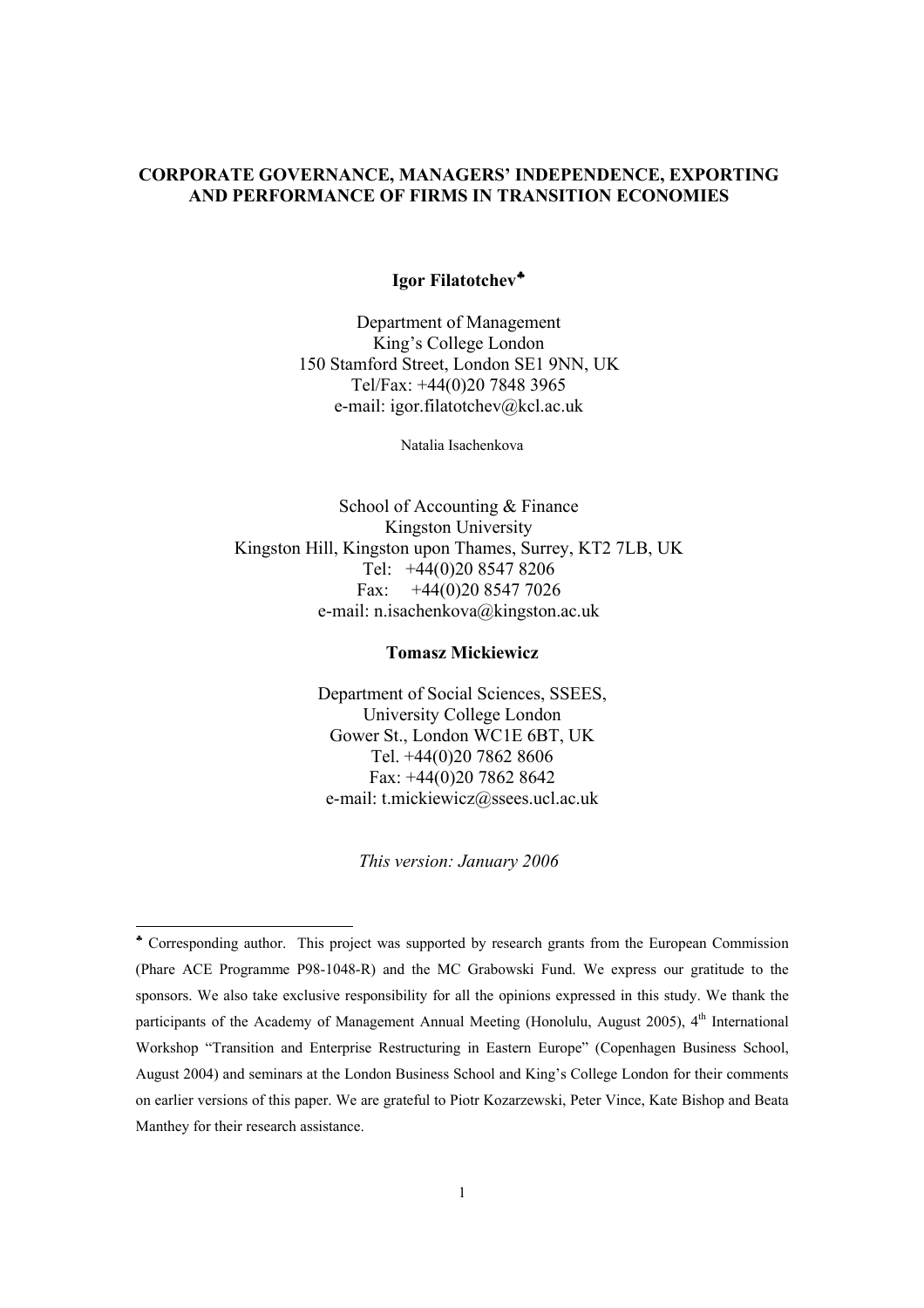#### **CORPORATE GOVERNANCE, MANAGERS' INDEPENDENCE, EXPORTING AND PERFORMANCE OF FIRMS IN TRANSITION ECONOMIES**

#### **[Abstract]**

Using data on 157 large companies in Poland and Hungary this paper employs Bayesian structural equation modeling to examine interrelationships between corporate governance, managers' independence from owners in terms of strategic decision-making, exporting and performance. It is found that managers' independence is positively associated with firms' financial performance and exporting. In turn, the extent of managers' independence is contingent on the firm's corporate governance parameters: it is negatively associated with ownership concentration, but positively associated with the percentage of foreign directors on the firm's board. We interpret these results as an indication that (i) risk averse, concentrated owners tend to constrain managerial autonomy at the cost of the firm's internationalization and performance, (ii) board participation of foreign stakeholders, on the other hand, enhances the firm's export orientation and performance by encouraging executives' decision-making autonomy.

*Key words*: corporate governance, strategic independence, exporting, performance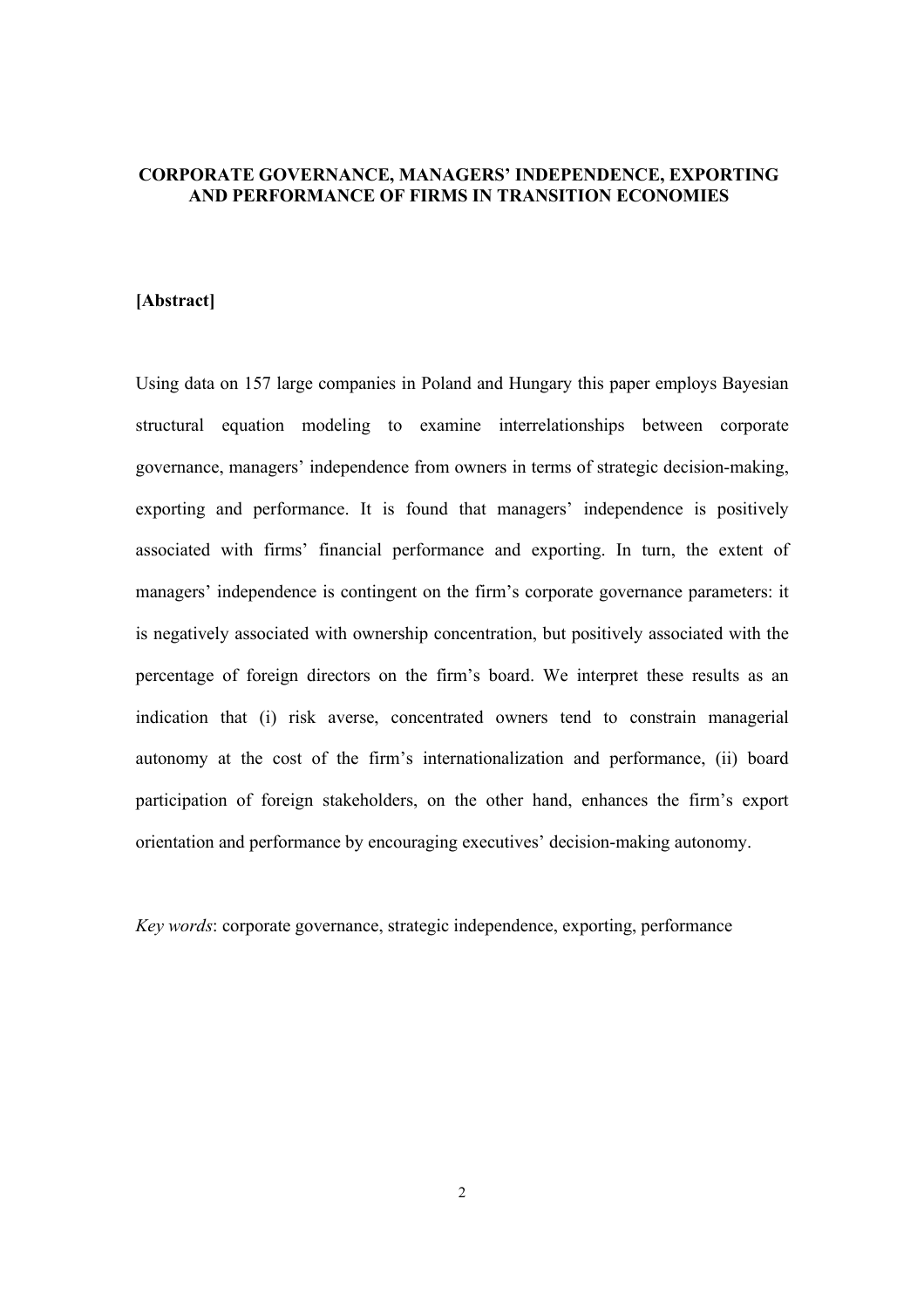## **CORPORATE GOVERNANCE, MANAGERS' INDEPENDENCE, EXPORTING AND PERFORMANCE OF FIRMS IN TRANSITION ECONOMIES**

#### **1. Introduction**

Economic reforms and globalization of firms in transition economies have dramatically changed the boundaries and content of governance and strategy of firms, exposing them to multipoint competitive pressures. Managers of these firms have to make strategic decisions in a complex decision-making environment (Sanders and Carpenter, 1998), and one should expect that the performance of large firms may be closely linked with managerial flexibility in making strategic decisions within the context of the firm's governance. Yet this issue remains relatively unexplored. Emphasis on organizational and environmental factors as antecedents of both financial performance and export performance ignores possible organizational effects of managers' strategic independence, defined as their ability to provide timely and effective strategic responses in a rapidly changing environment (Harrigan, 1985, Mahoney, 1995), especially without being constrained by new owners of formerly state-controlled firms (Newman, 2000). In addition, little is known about the impact of emerging corporate governance mechanisms on managerial strategic independence, although previous research suggests that this may be an important antecedent of managerial ability to undertake performance-enhancing strategies (Hoskisson et al., 2000).

This study explores the links between corporate governance, managers' strategic independence, exporting and financial performance of large firms in two economically important transition countries: Poland and Hungary. Before their economic reforms,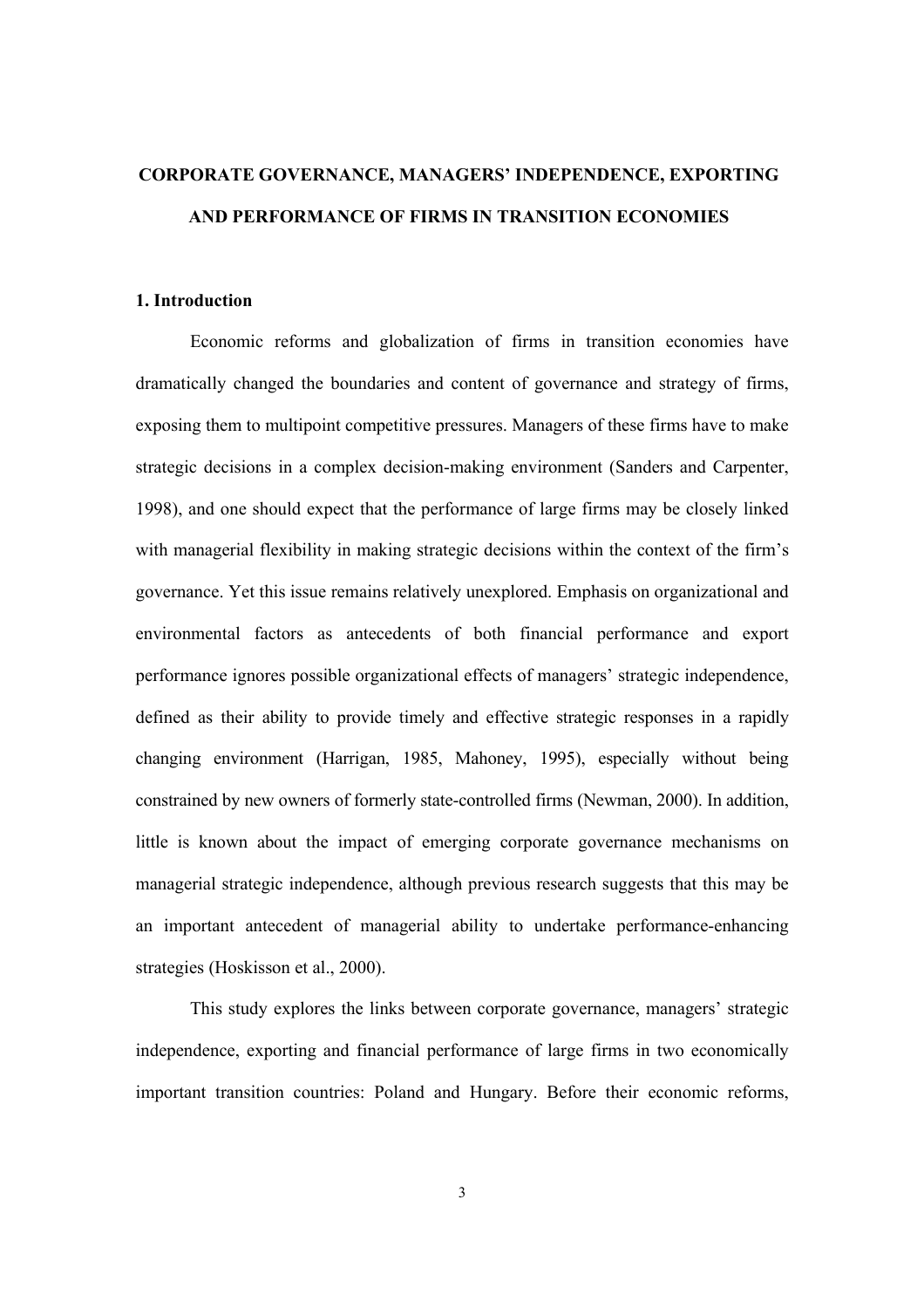exporting remained a monopoly controlled by a handful of specialized state-owned companies. In a liberalized economic environment, with sluggish internal demand, adopting export-oriented strategies may be closely link to better financial performance (Luo and Peng, 1999). In this environment, how do private enterprises develop exporting? We address this broad question by examining three specific issues. First, how does the new freedom for management to exercise strategic choice affect export orientation (approximated by both level and change in exports as a proportion of total sales)? Second, what are the possible links between these factors and financial performance? And finally, how is managerial independence (in terms of strategic decisions) affected by the corporate governance characteristics of firms in transition countries?

Our study develops existing research and makes a number of contributions. We provide a new framework modelling the linkages between managers' strategic independence, governance factors, exporting and financial performance. Research in this area has been thin and a major barrier has been the complexity of interdependence between governance, strategies and performance. While previous research has linked strategies with performance (Hoskisson et al., 2000; Makhija, 2004), and governance directly with performance (Djankov and Murrell, 2002; Peng, 2004), this paper takes the full governance-strategy-performance paradigm and makes a novel contribution by applying Bayesian-based structural equation modeling (SEM) to the inter-relationships between governance factors, managers' independence, exporting strategy and financial performance. To verify our theoretical assumptions, we use a multi-industry sample of 157 large, private, non-financial firms in two new EU member-states.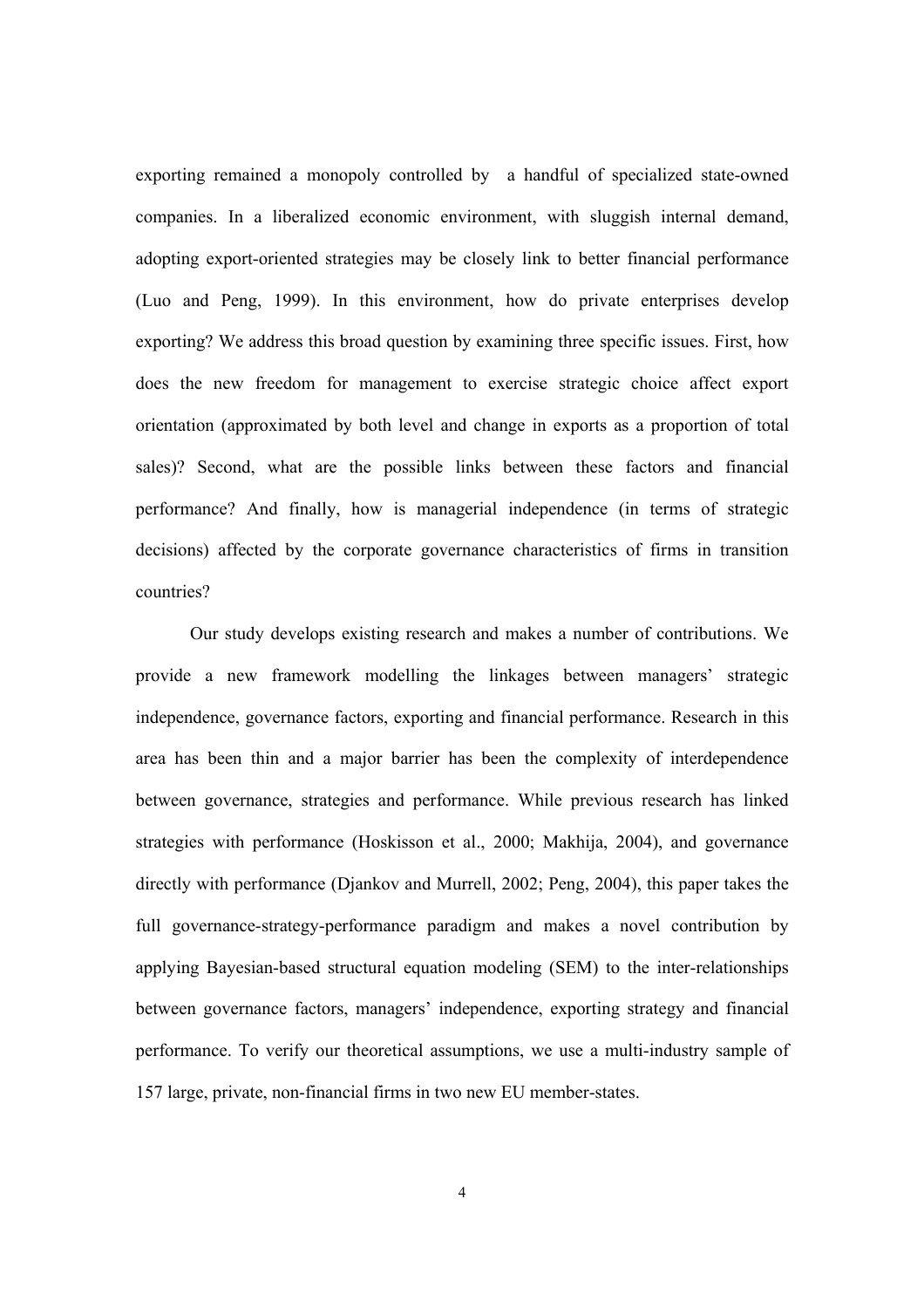#### **2. Theoretical framework and research hypotheses**

Economic reforms in Central and East Europe (CEE) aimed at increasing enterprise efficiency and making their products internationally competitive. Reforms were accompanied by a structural crisis, exacerbated by the collapse of the East European trading bloc and the break-up of the USSR (Uhlenbruck et al., 2003). Prolonged import protection and export promotion through monopolistic, state-owned foreign trade companies meant enterprises were ill-equipped to meet overseas threats and had different opportunities for internationalization.

Privatization was designed to eliminate the constraints on the managerial independent decision-making process imposed by state ownership (Hoskisson et al., 2000; Makhija, 2004). In the case of Hungary and Poland, companies were privatized using a wide range of methods, with a significant participation of strategic investors, including multinationals (Djankov and Murrell, 2002). These privatizations resulted in a diverse range of ownership structures and corporate governance mechanisms (Newman, 2000). It has been acknowledged in previous research that corporate governance affects enterprises restructuring and financial performance (Hoskisson et al., 2000; Peng, 2004), however the effects of governance on exporting are less clear. Therefore, transition economies are a natural context in which to test theories concerning the first stage of internationalization, i.e. direct exporting (Andersen, 1993; Aulakh et al., 2000).

Our study is based on the governance-conduct-performance paradigm in strategic management, with export intensity and financial performance being the outcome of a multi-dimensional strategic decision-making process. This process is driven by the firm's managers' strategic independence, which is defined as "an ability to respond to various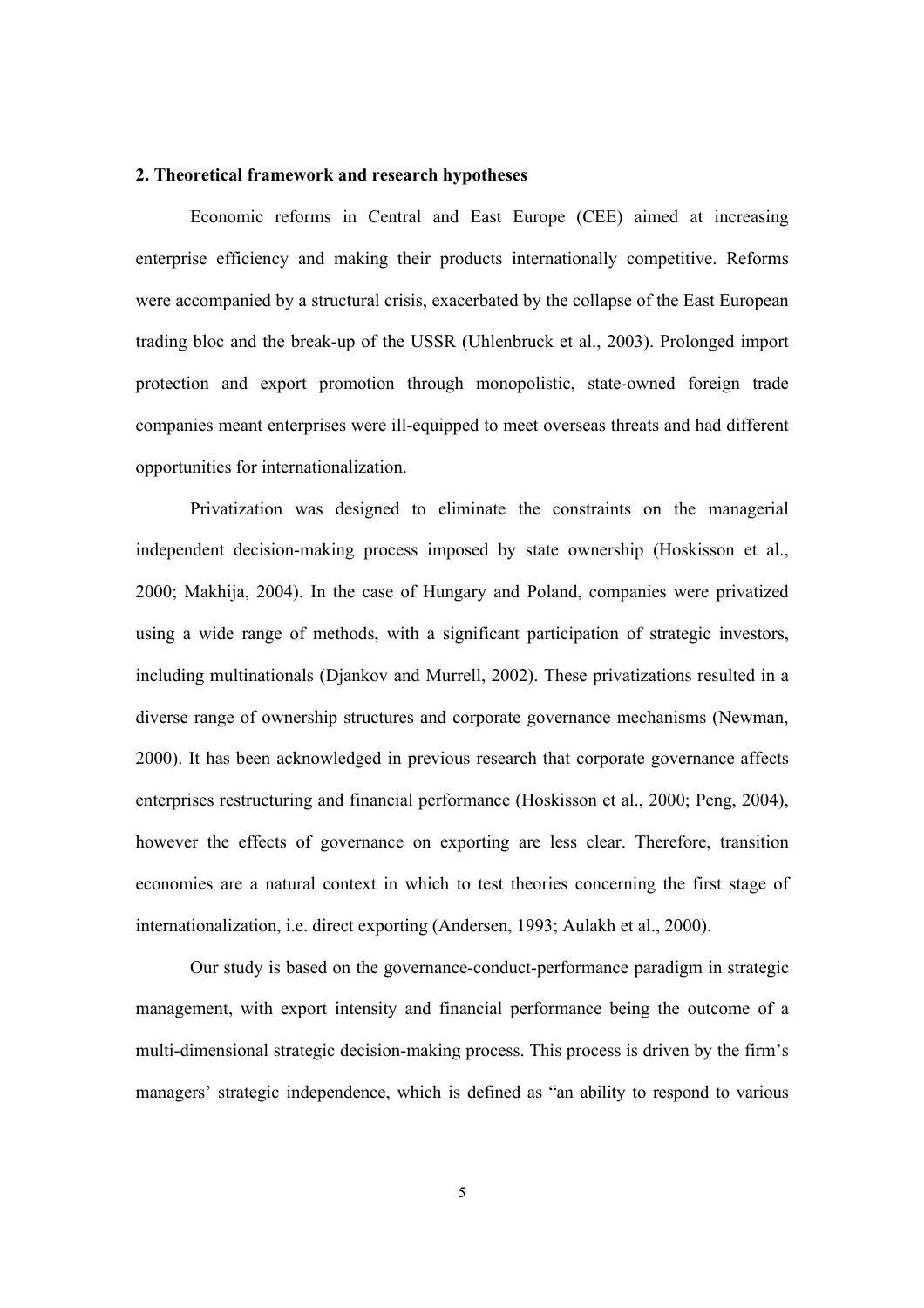demands from dynamic competitive environments" (Sanchez, 1995, p. 138). When managers are not constrained by new owners in terms of their strategic decisions, they are able to take timely actions aimed at improving the firm's competitive position in domestic markets and promoting overseas outputs (Aulakh *et al*., 2000). By being involved in international activities, firms in transition economies may further develop their capabilities (Sanders and Carpenter, 1998), and this suggests a positive relationship between exporting and financial performance (Luo and Peng, 1999).

Although performance and export orientation in particular may be increased by higher degrees of managerial decision-making autonomy; the latter, in turn, depends on the firm's governance factors such as ownership structure and board composition (Uhlenbruck *et al*., 2003; Hoskisson *et al*., 2000). Therefore, our framework suggests that the complex relationships between governance, exporting and financial performance are mediated by managers' strategic independence. The following sections discuss these issues in detail.

#### *2.1. Managers' strategic independence, export orientation and performance*

Institutional and economic reforms associated with the EU accession process and internationalization of transition economies, such as Poland and Hungary, imposed new demands on local firms to develop the dynamic capabilities that enable them to take advantage of new opportunities, including gaining access to new product markets (Hoskisson et al., 2000; Newman, 2000). Uhlenbruck et al. (2003) strongly emphasize that the continuously changing market conditions in transition economies require the development of "strategic flexibility" that should help firms to take advantage of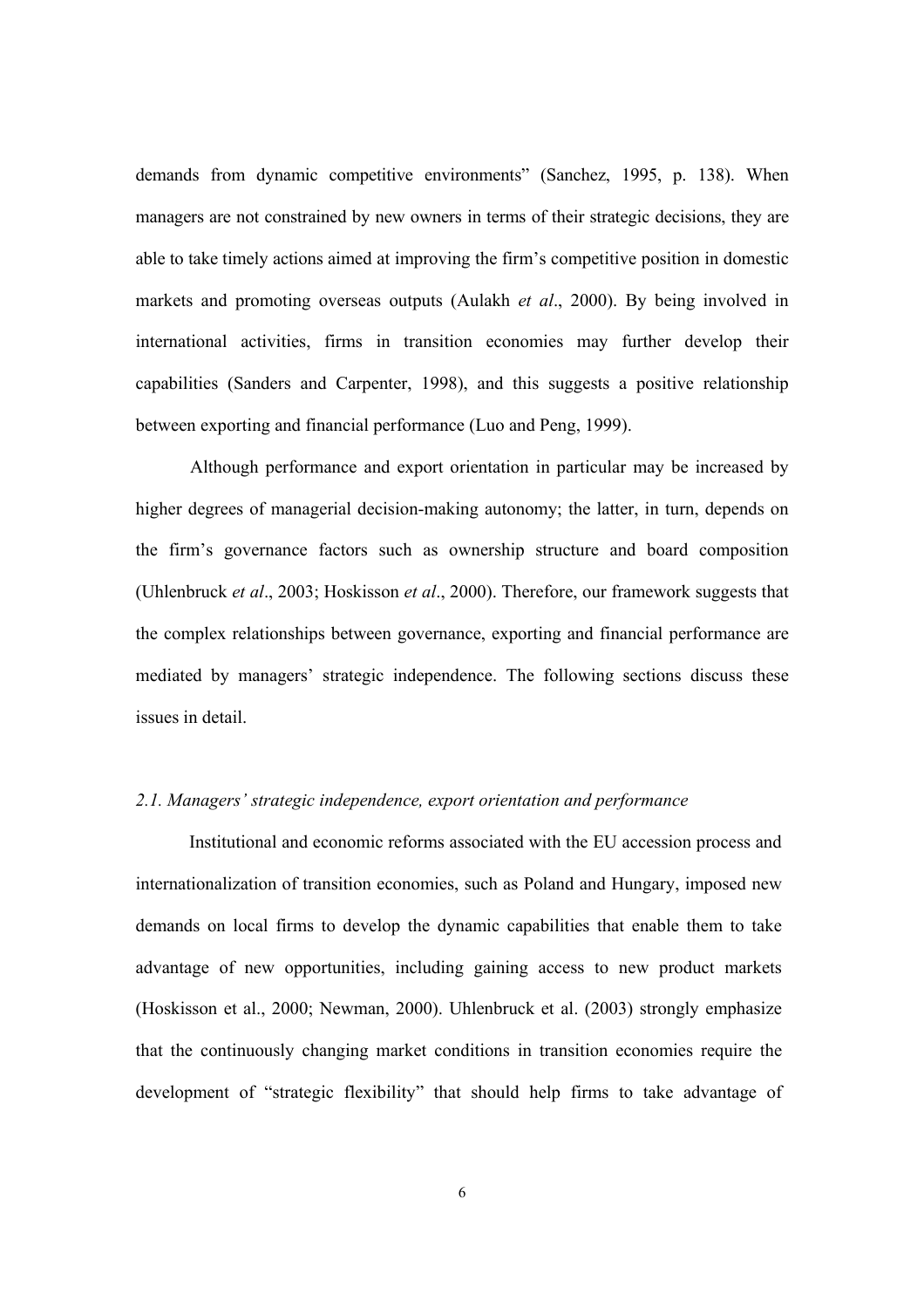existing and new strategic opportunities. Strategic flexibility depends jointly on the inherent flexibility of resources available to the organization (Finney et al., 2005) and on managers' "flexibility in coordinating the use of resources" (Sanchez, 1995, p. 138).

The importance of "resource flexibility" has been acknowledged in previous research (Harrigan, 1980; Mahoney, 1995). For example, the resource-based view considers the organization's capacity to change as a function of such firm characteristics as capital "specificity", "slack" resources, the firm's diversity defined in terms of product diversification and/or organizational structure (Finney et al., 2005; Hitt et al., 1998). However, firms in transition economies inherited from their central planning past a bundle of resources, which are inconsistent with the requirements of effectiveness in a market economy (Uhlenbruck et al., 2003). Therefore, in the transition environment, another component of the firm's flexibility, managerial strategic independence, or their ability to make bold and timely decisions over capability-enhancing strategies without restrictions imposed by new owners of privatized firms, may become particularly important. In command economies, managerial initiatives were constrained by direct orders from the planning bureaucracy (Kornai, 1980). New private owners of firms in Poland and Hungary were expected to unlock managerial talent, but with repeated institutional upheavals, organizational learning was difficult, and the extent of a firm's embeddedness in the old strategies could become a barrier to change (Newman, 2000). Peng (2004) suggests that uncertainty and institutional changes in transition lead to a deepening mistrust between managers and "new principals", who may try assume full control over strategic decisions. To summarize, organizational outcomes of strategic restructuring in transition economies, such as the extent of internationalization and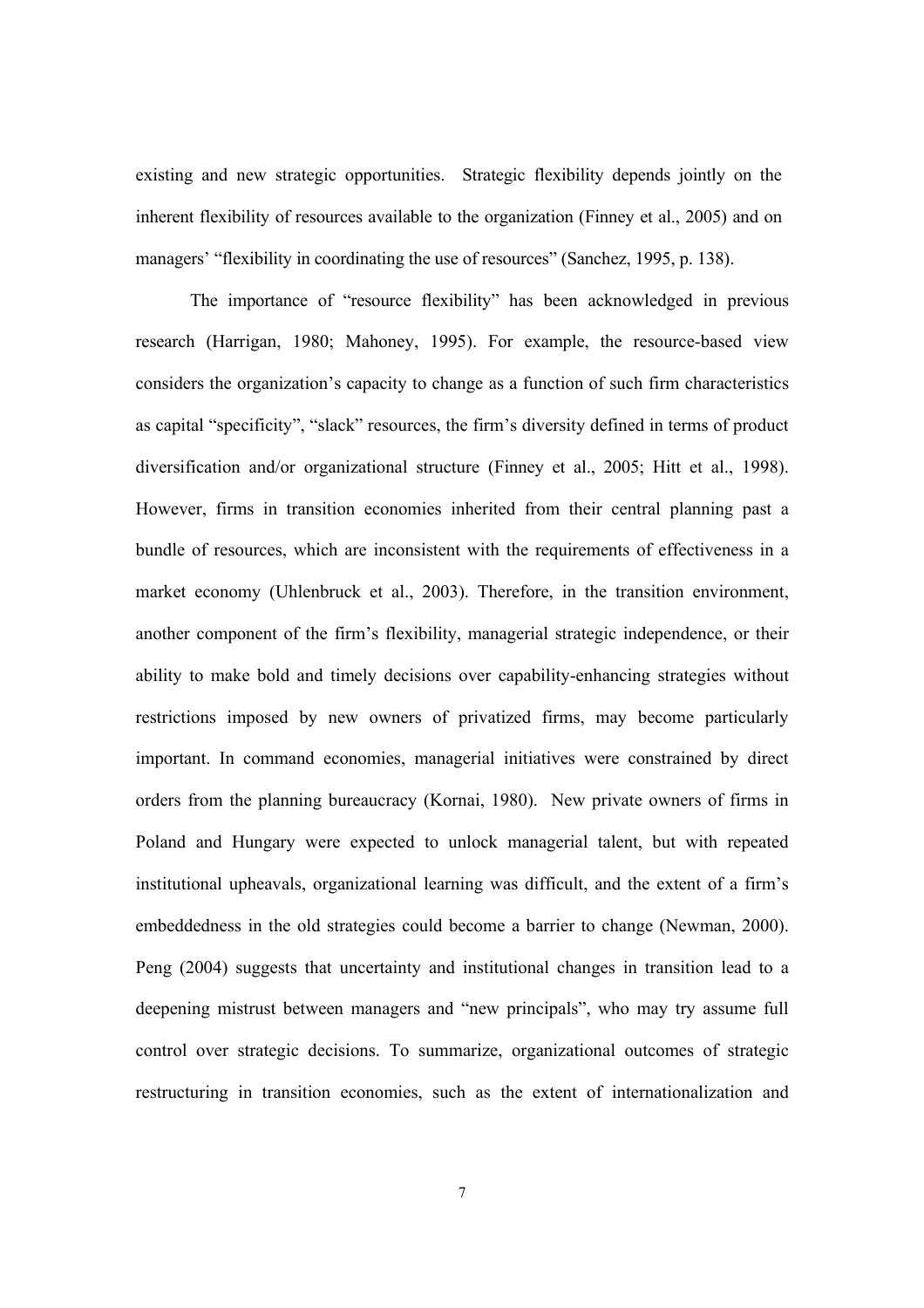financial performance, may be impeded not only by constraints related to organizational resources, but also by a lack of managerial strategic independence, or their ability to use wider strategic options without restrictions imposed by new owners. Hence:

*Hypothesis 1. The extent of managers' strategic independence is positively associated with export orientation.* 

*Hypothesis 2. The extent of managers' strategic independence is positively associated with financial performance.* 

International business research considers exporting and financial performance as inter-related organizational outcomes of the firm's strategic dynamics (Aulakh et al., 2000). Using sunk-cost arguments, a number of authors suggest that financially betterperforming firms in an industry are more likely to be exporters (Bernard and Jensen, 1999; Clerides et al., 1998). There has been less research on whether there is a positive link back from exporting to firm performance. International business research argues that internationalization enables firms to leverage their existing capabilities and knowledge across countries and create scale economies otherwise unavailable domestically (Andersen, 1993). Sanders and Carpenter (1988) suggest that being exposed to overseas markets helps the firm respond more effectively to foreign competitors in their domestic market. Firms are continually searching for new technologies, new ways of organizing their operation, and can take advantage of new information gained by exporting to compete in their home market (Bernard and Jensen, 1999). Gains from export orientation may be particularly strong in transition economies. With initial near-autarchy and slow recovery, export orientation may be a key factor leading to improved financial performance (Luo and Peng, 1999). Hence:

8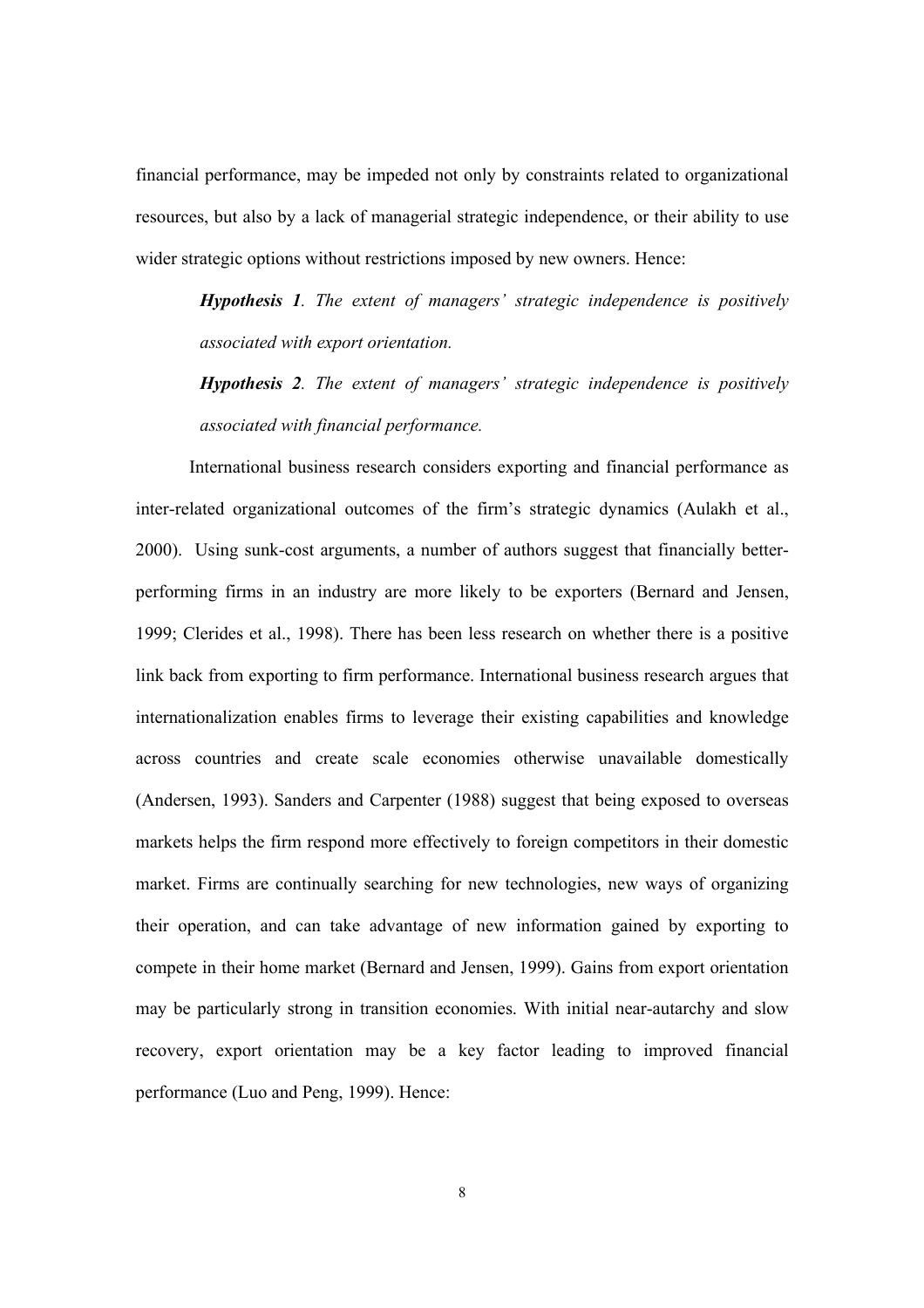*Hypothesis 3. Export orientation is positively associated with financial performance.* 

#### *2.2. Corporate governance and managers' strategic independence*

 Institutional upheavals and rapid change in transition economies increase the ambiguity surrounding managers' actions (Newman, 2000). This creates incentives for outside shareholders to become directly involved in strategy shaping, as they are not able to observe and evaluate managers' strategic decisions and their outcomes adequately (Sanders and Carpenter, 1998). As a result, when there is an increase in information asymmetry between managers and owners, as implied by the economic transition in general, and internationalisation of the firm in particular, outside owners may limit managers' "strategic freedom". In this environment, large and undiversified shareholders have both the incentive and the means to restrain the strategic independence of managers and reduce their responsibility to purely technical tasks. Moreover, lack of developed capital markets in CEE, limited portfolio diversification and liquidity mean that large shareholders are affected adversely by the company's idiosyncratic risks (Maug, 1998). Even when large investors recognise the potential upside gains associated with risky strategies, such as internationalization, lack of diversification opportunities and threats of managerial strategic errors may prompt them to impose severe restraints on managerial decision-making independence. Hence, we propose:

*Hypothesis 4. The extent of managers' strategic independence is negatively associated ownership concentration.*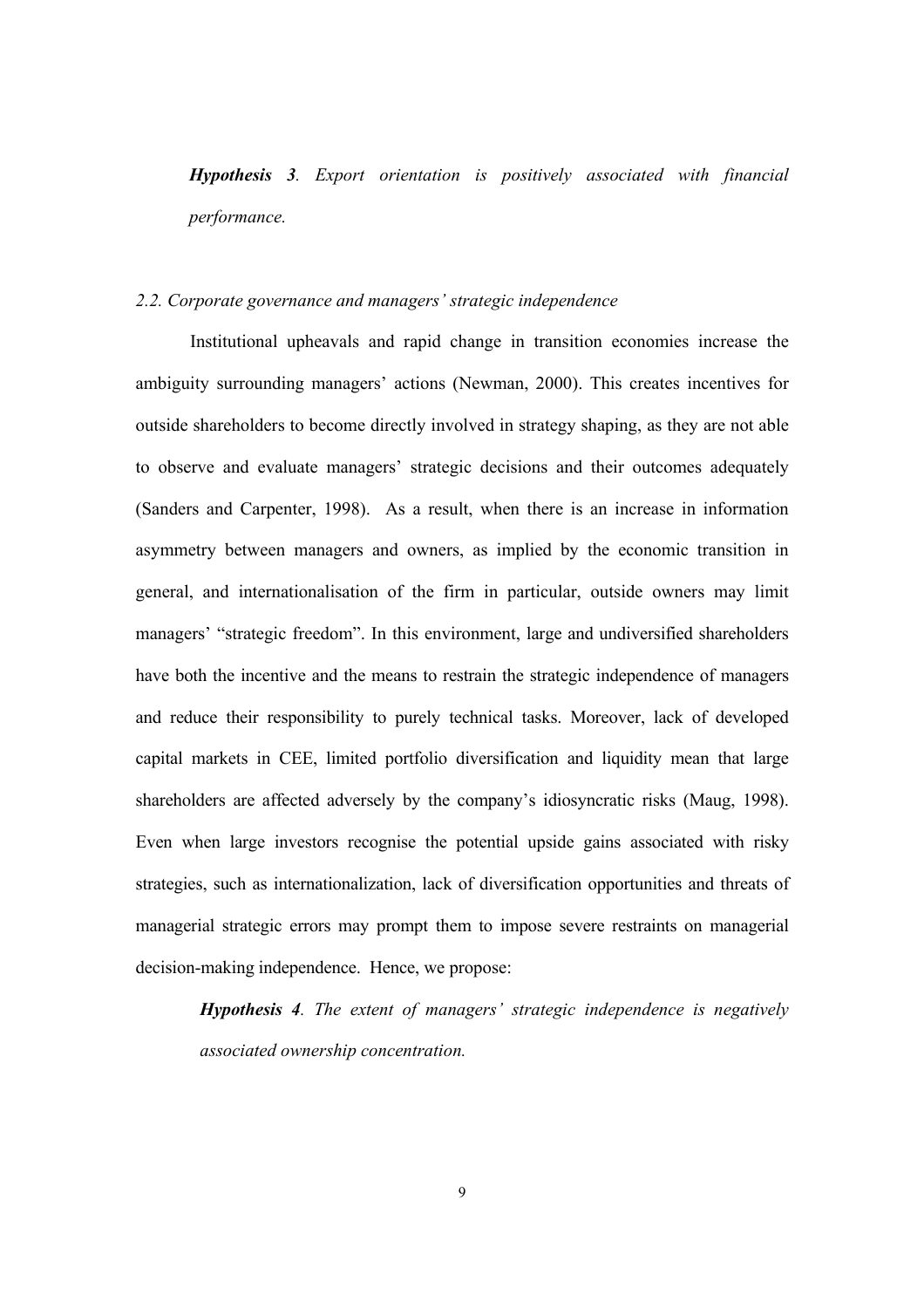The composition of a firm's board of directors is another governance parameter that can affect decision-making process, shaping the extent of managers' strategic independence (Baysinger and Hoskisson, 1990). Strategy research particularly emphasizes the importance of the board's service and strategic roles when the firm faces a highly uncertain environment of economic transition (Peng, 2004). For firms, which were until recently operating in the semi-autarchic environment, a particularly positive role in this respect may be played by the foreign directors, who supply critical information and advice otherwise unobtainable. Board members associated with foreign investors also improve monitoring capacity of the board that reduces information asymmetries between managers and new owners and mitigates moral hazard costs associated with managerial decision-making autonomy. Therefore, presence of foreign board members may bring in new organizational culture, enhancing managers' strategic independence, and we suggest:

*Hypothesis 5. The extent of managers' strategic independence is positively associated with the proportion of foreign directors on the firms' board.*

#### **3. Research Methods**

#### *3.1. Sample*

Firm-level data was collected simultaneously in Poland and Hungary in 2001 using the same structured instrument (translated and back-translated from English into Polish and Hungarian, correspondingly). In the course of face-to-face interviews, company presidents and CEOs provided information on measurable company characteristics, and managers' assessment of their independence reported on a 7-point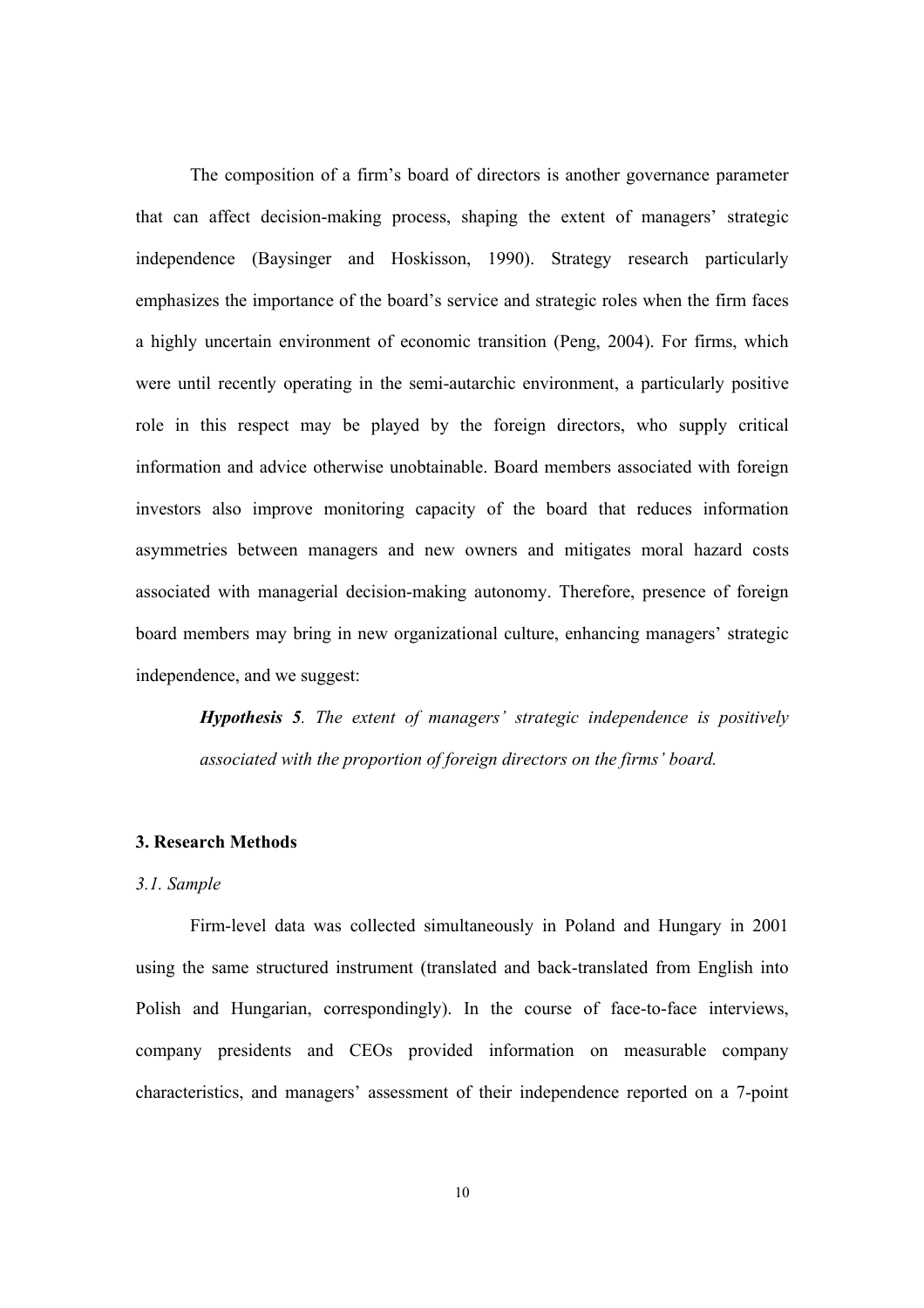Likert scale. Our surveys of Polish and Hungarian companies were conducted by the Research Department of the Polish Sociological Society jointly with CASE Institute (Warsaw), and by the Institute of Economics of the Hungarian Academy of Science respectively. To obtain representative samples of large companies, we defined the sample frame using two large company lists that are in public domain in Poland and Hungary. In Poland, we used a list of the 500 largest (in terms of sales) non-financial companies that is maintained by the Institute of Economics of the Polish Academy of Sciences and regularly published by the *Rzeczpospolita*. In Hungary, we used a list of the 250 largest companies available from the *Figyelo* magazine. These two lists were combined together, producing a sample frame for the survey. The average non-response rate in both countries was below 10%. The survey generated 100 and 57 usable questionnaires in Poland and Hungary respectively. We verified the representativeness of our sample using available comparison criteria, such as size, age, industry affiliation, etc. A standard test of nonresponse bias indicated no significant differences between respondents and nonrespondents on variables such as country and industry distributions, number of employees, etc. Concerned with inter-rater reliability, a randomly selected 5% of companies were re-visited by the interviewers. No deviations between the study data and companies' documents, such as payroll lists, share registers, etc. were identified.

#### *3.2. Measures and analysis*

We adopt the structural equation modeling (SEM) approach and estimate SEM parameters using Gibbs sampling, a simulation procedure based on the Markov chain Monte Carlo (MCMC) method, implemented in the Bayesian inference package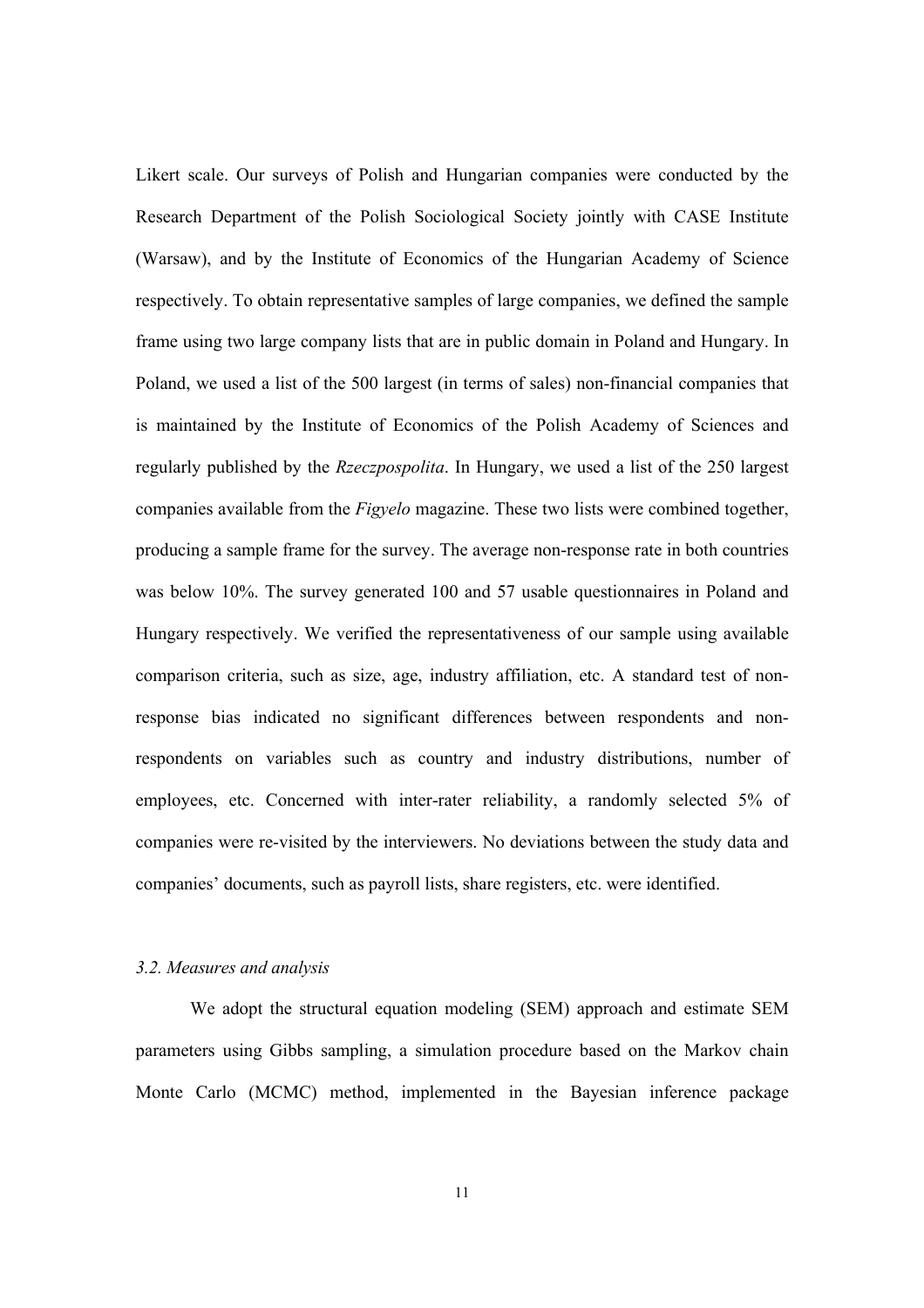WinBUGS (Spiegelhalter *et al*., 2000). Bayesian SEM is a more robust research methodology because it circumvents the need to rely on asymptotic theory in the estimation procedures, which may be questionable when the sample size is small, and, therefore, inferences based on maximum likelihood estimates of SEM may be overconfident. Another advantage of the Bayesian method is the possibility to impute missing values associated with non-responses to the survey questions. (For details see: Gelman *et al*., 2004; Congdon, 2003; Gilks *et al.,* 1996).

 In the SEM we investigated the relationships between latent (unobservable) constructs for managerial independence  $(\psi_i)$ , export orientation  $(\eta_i)$  and operating performance  $(\xi_i)$  of a firm *i*. A graphical summary of the SEM is provided in Figure 1, where measurable indicators are in boxes and latent variables are in ovals.

#### FIGURE 1 NEAR HERE

To develop the managerial independence variable (<sup>ψ</sup>*i*) we used eleven ordinal indicators of managerial independence  $y_k$  generated by answers to scaled response questions with regard to how much independence the management team has in deciding on: 1) product mix; 2) selection of customers; 3) selection of suppliers; 4) investment; 5) research and development; 6) finances; 7) employment; 8) wages; 9) management and organization systems; 10) pricing policy and marketing; 11) choice of trade partners. The answers were provided on a 7-point Likert scale with  $1 =$  decided by the owners (i.e. a local parent, foreign company, other institutional investors, etc.) and  $7 =$  decided by the firm's executive team. The latent variable for export orientation  $(\eta_i)$  was operationalized by using the proportion of export revenues to total sales for 2000 (*expri*) and the percentage change in export sales over the period 1998-2000 (*expgri*). The latent variable of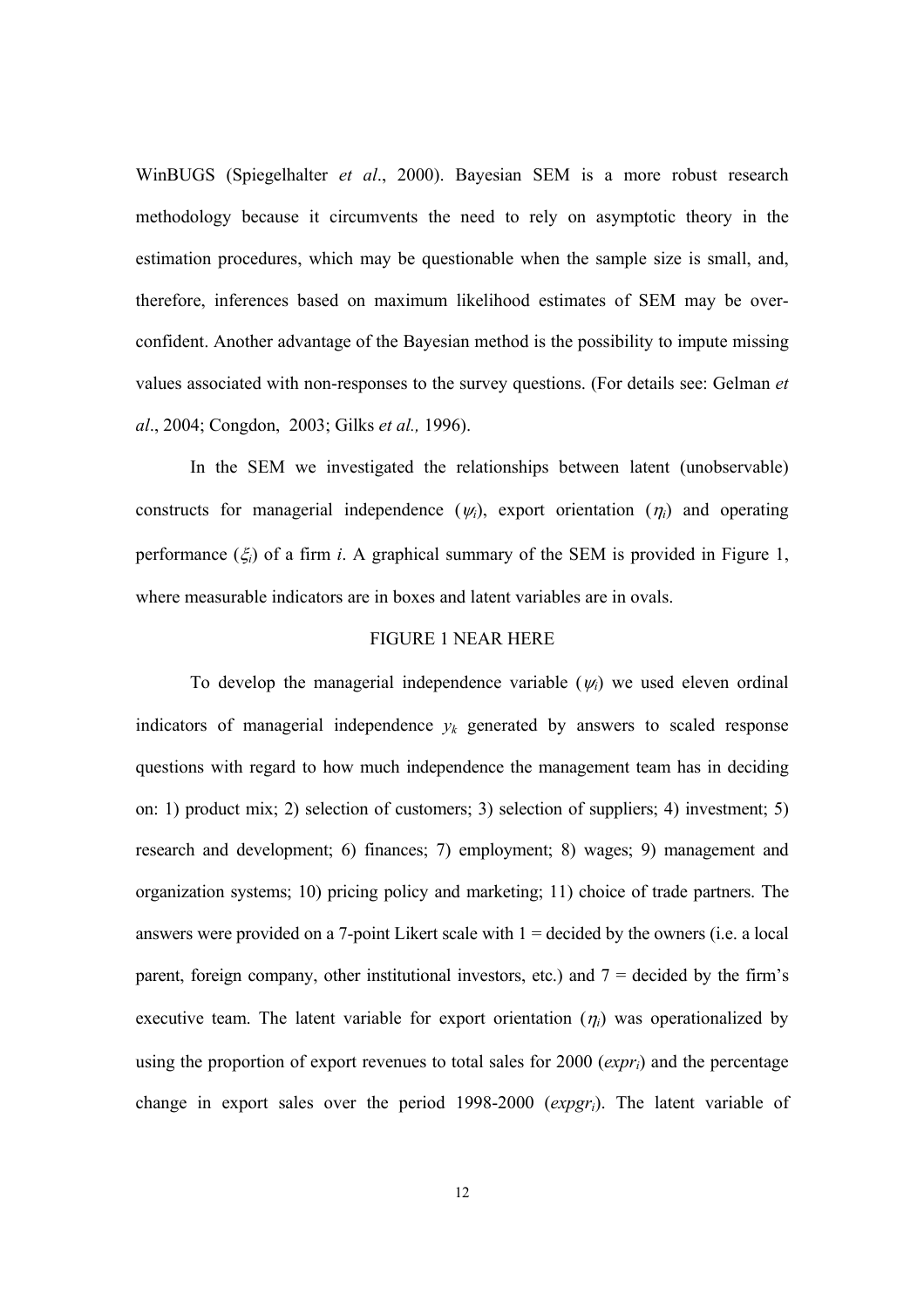operating performance  $(\xi_i)$  was operationalized by earnings before taxes over assets (*ebtassi*) and earnings before taxes over sales revenue (*ebtrevi*) in 2000. Similar measures have been widely used (Djankov and Murrell, 2002).

In terms of corporate governance characteristics, the ownership concentration measurement was based on information on the percentage of shares held by the largest shareholder. To take account of a possible non-linearity in ownership concentration effects, we considered four ownership intervals of less than 25%, 25-49%, 50-74% and 75-100%. Thus, the ownership concentration was represented by a four-fold categorical variable (*lspi*) defining ownership intervals. The extent of foreign representation on the board was measured by the proportion of foreign directors on board (*fori*). To control for the possible effect of the identity of the largest shareholder, we also introduced a dummy variable for the largest shareholder being a foreign firm (*finsi*).

Finally, we also considered a number of firm-, industry- and country-level factors that may affect performance (see Figure 1). To control for the firm's size in terms of employment, we used three dummies  $(x_{i,empl})$  for intervals of  $(250-499)$ ,  $(500-999)$  and (above 1000) of employees respectively. The (below 250) interval was used as a control. Four sector dummies (*xi,sector*) were used for labor-intensive (ISIC codes 15-20 and 36), resource-intensive (ISIC codes 21-26), high-tech (ISIC codes 28-35), services and construction (ISIC codes 45, 50-52, 55) industries, with firms from heavy industry (ISIC: <14 and 27) being used as a control. A dummy variable (*xi,poland*) was used for companies in Poland.

The Bayesian model includes two parts: (i) a set of measurement equations that provide links between the manifest variables discussed above and the three latent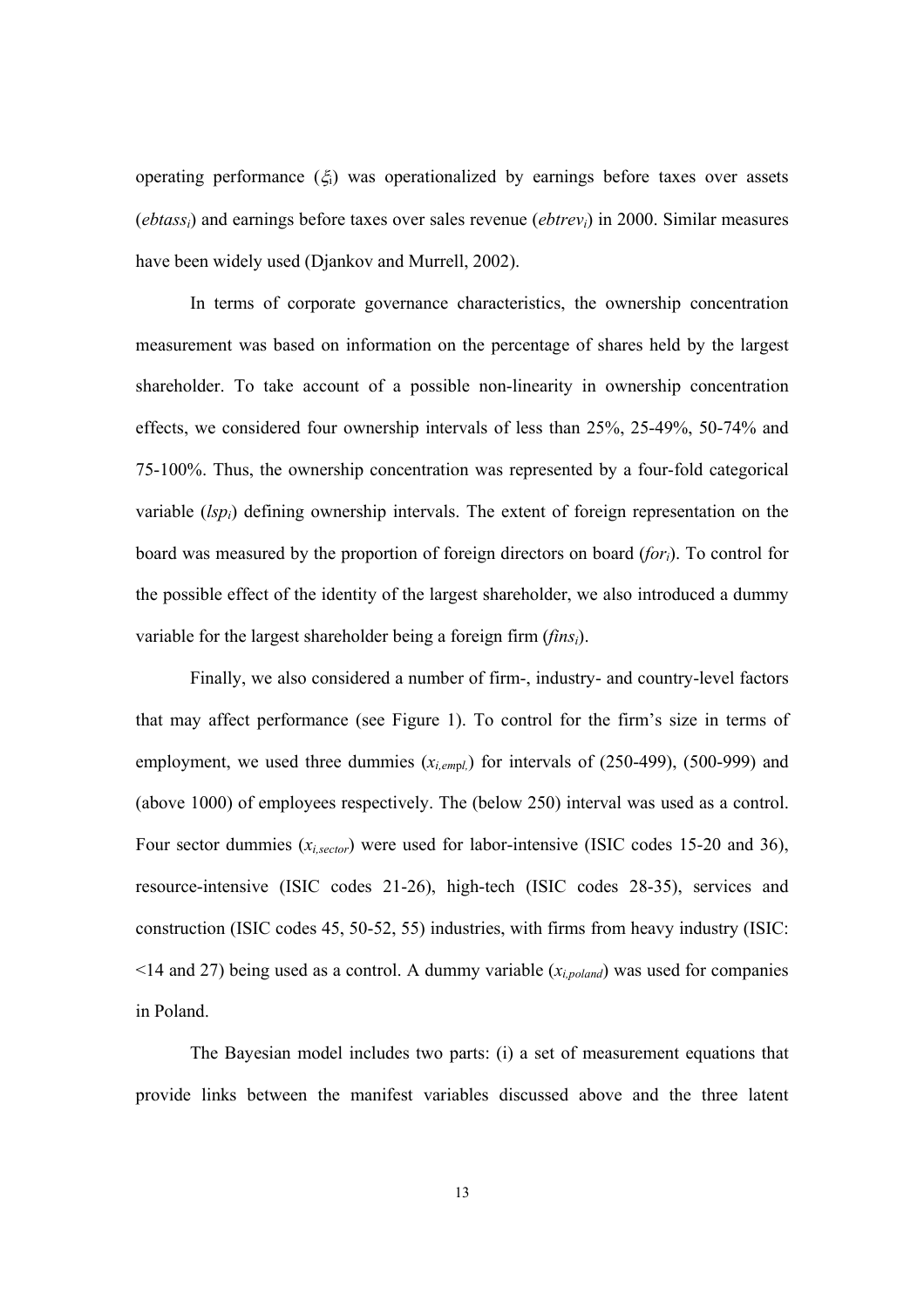constructs, and (ii) structural equations which verify the relationships between the latent constructs ( $\psi_i$ ,  $\eta_i$ ,  $\xi_i$ ), as well as analyze the effects of governance parameters on managerial independence  $(\psi_i)$ . We estimated the following SEM, with the following structural equations:

$$
\xi_i = \alpha + \beta_{ind} \psi_i + \beta_{exp} \eta_i + \beta_{empl} x_i_{empty} + \beta_{sector} x_i_{isector} + \beta_{poland} x_i_{poland}
$$
\n
$$
\eta_i = k_1 + \nu_{ind} \psi_i
$$
\n
$$
\psi_i = k_2 + \delta_{kp} lsp_i + \delta_{fins} fins_i + \delta_{for} for_i
$$
\n(1c)

and measurement equations given by:

| $ebtrev_i = k_3 + \lambda_{ebtrev} \xi_i$                                                   | (2a) |
|---------------------------------------------------------------------------------------------|------|
| $ebtass_i = k_4 + \lambda_{ebtass} \xi_i$                                                   | (2b) |
| $exp r_i = k_5 + \lambda_{exp} \eta_i$                                                      | (2c) |
| $expgr_i = k_6 + \lambda_{exgr}r_i$                                                         | (2d) |
| $\text{logit}\{\Pr(y_{ik} \leq j_k)\} = \theta_{kj} - \gamma_k \psi_i, \quad k = 1 \div 11$ | (2e) |

where β*ind,* ν*ind,* β*exp* are parameters associated with interrelations between performance, managerial independence and export orientation; λ*ebtrev,* λ*ebtass,* λ*expr,* λ*expgr,* <sup>γ</sup>*k* are the factor loadings that show how observed indicators determine scores of latent constructs; <sup>δ</sup>*lsp,*δ*fins,*<sup>δ</sup>*for* are parameters related to the effects of ownership and board composition on managerial independence; β*empl,* β*sector,* β*poland* are the coefficients for the effects of control variables;  $\alpha$ ,  $k_i$  are the intercepts. Equations (2e) include unknown threshold parameters, and they specify proportional-odds models for the eleven ordinal indicators of managerial independence  $y_k$  with observed categories  $j_k$  and factor loadings  $\gamma_k$  (see Agresti, 1986, and Congdon, 2003).

To ensure identifiability, we defined the three latent variables  $(\psi_i, \eta_i, \xi_i)$  as normally distributed with variances of unity. We also allowed for the monotonicity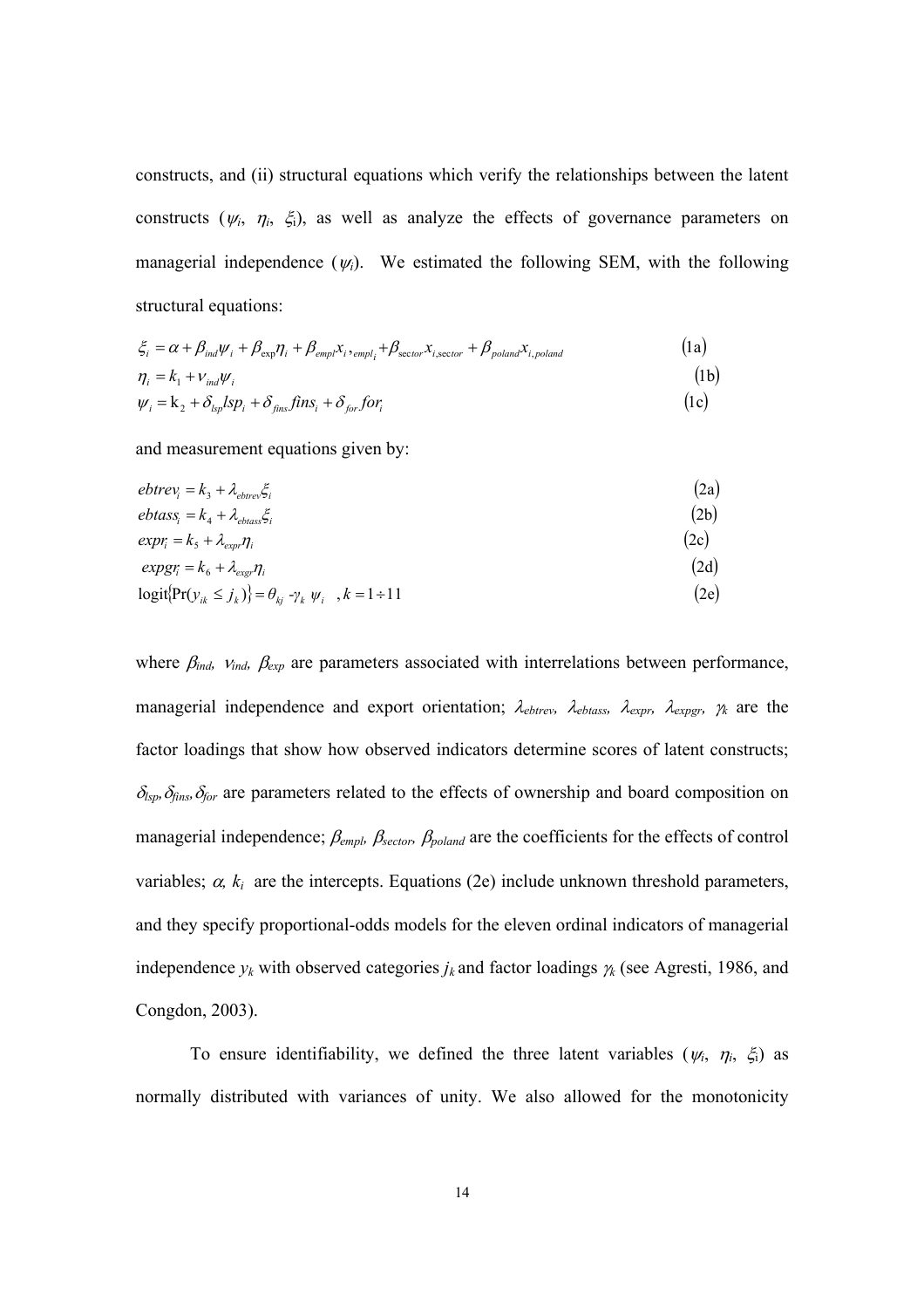constraint for thresholds θ*kj*, and their ordering, by setting truncated standard normal prior distributions with zero means and large variances. Since in the Gibbs sampling context the predetermined variance identifiability constraint can lead to a problem of "relabelling" of the latent construct scores during the sampling, we followed Congdon (2003) and restricted normal priors with zero means and large variances for factor loadings and parameters β*ind*, β*exp* <sup>ν</sup>*ind,* to positive values.

We verified the convergence of the MCMC simulation using the Gelman-Rubin scale reduction factor (SRF) for a two-chain run (Gelman, 1996). We also verified the model's goodness-of-fit by calculating the posterior *p*-value (tail-area) probabilities from the posterior predictive replications (see Gelman, 1996, and Gelman et al., 2004, for a detailed discussion of the construction and computation of the Bayesian  $\chi^2$  test). The posterior predictive *p*-value based on the likelihood-ratio test statistic and 2,000 predictive replications was equal to 0.227, confirming a good fit between our model and the data (Scheines et al. 1999).

#### **4. Results**

Table 1 provides the definitions of variables used in this study and the descriptive analysis of our data. 68 percent of companies were from the manufacturing sectors, with 32 percent being from services and construction. The mean employment level in our sample was 1063, but the distributions were skewed due to the presence of a few very large companies, especially in the Hungarian sub-sample, where the largest company had 15,599 employees. The distributions of two alternative measures of size, e.g., assets and total revenues, followed a similar pattern. Based on the full sample, the mean value of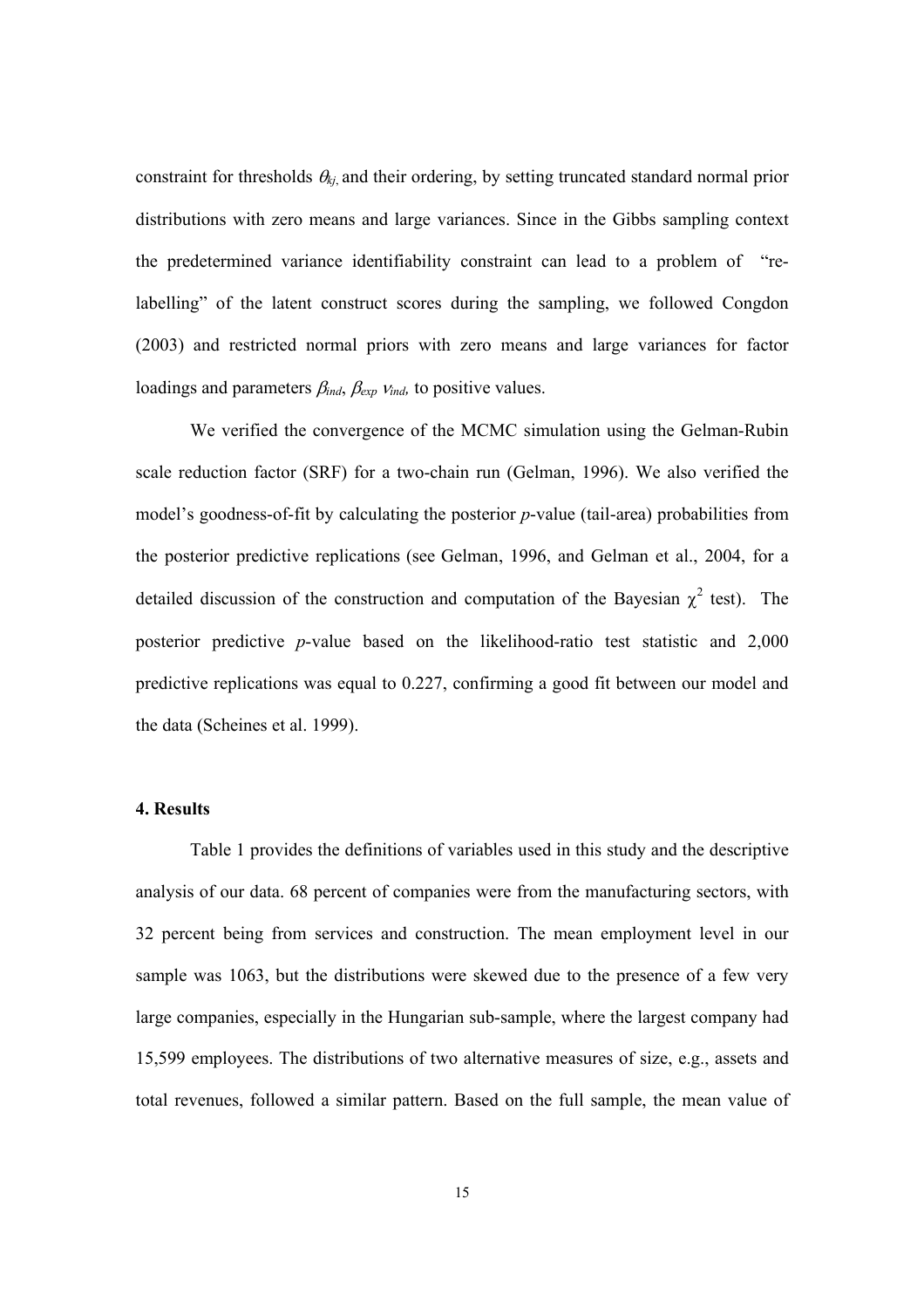total revenues was US\$65.5 million while the mean book value of total assets was US\$42.8 million. In terms of corporate governance parameters, almost half of the firms in Hungary and Poland had foreign owners as the largest shareholders. With regard to the proportion of shares held by the largest owner, our data indicates a relatively high level of share-ownership concentration, e.g., 62.5 percent of the total equity. Foreign directors on average held almost a third of board seats.

#### TABLE 1 NEAR HERE

Table 2 provides the results of SEM estimations of inter-relationships between governance, strategic independence and performance. According to the results of the measurement models for the three latent variables, strategic independence proxies were within the credible intervals, and they generated a robust latent variable  $(\psi_i)$ . Similarly, the export performance and financial performance proxies were also within credible intervals, and they generated the corresponding latent variables ( $\eta_i$ , and  $\xi_i$ ).

#### TABLE 2 NEAR HERE

SEM results generally supported our hypotheses with regard to the interrelationships between managers' strategic independence, export- and financialperformance. In particular, the strategic independence construct was positively associated with export orientation (the coefficient <sup>ν</sup>*ind*) and financial performance (the coefficient  $\beta_{ind}$ ). These results support hypotheses 1 and 2. In addition, export orientation was positively associated with the latent variable for financial performance (the coefficient  $\beta_{exp}$ ), and this confirms hypothesis 3. Finally, in terms of the controls, Polish firms significantly under performed their Hungarian counterparts, as indicated by the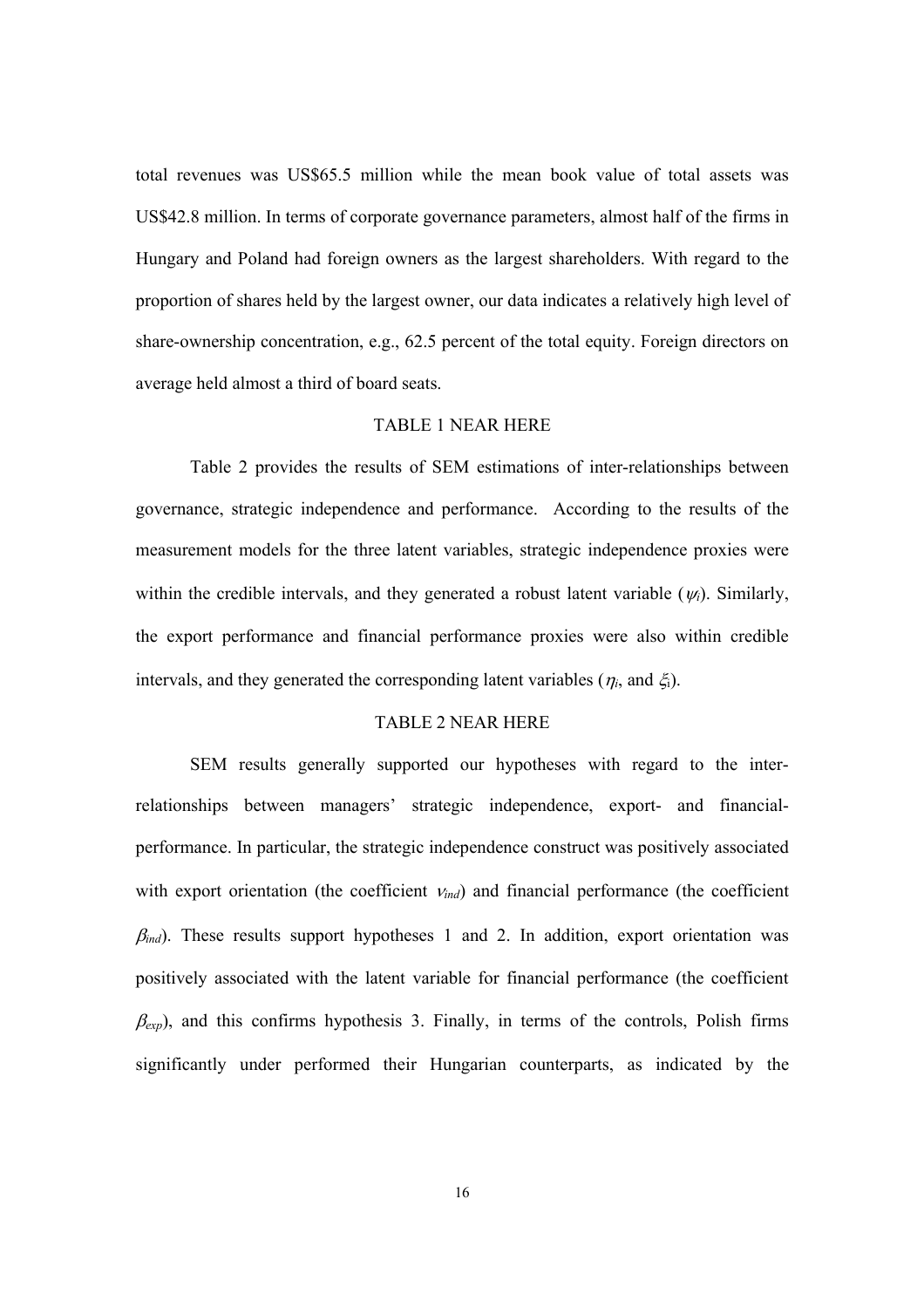coefficient (β*poland*). The firm's size and sector affiliation did not have any effects on performance.

In terms of corporate governance effects on strategic independence, the SEM results for ownership concentration suggested that there was a negative effect of blockholders on strategic flexibility, but it was significant only at very high levels of concentration: the coefficients  $(\delta_{lsp})$  were negative and within the confidence interval for (50-74%) and (75-100%) ownership ranges, i.e., the levels of ownership that are above the controlling stake, in line with hypothesis 4. The coefficient for the proportion of foreigners on board  $(\delta_{for})$  was within the confidence intervals, and it was positively associated with the strategic independence construct, in line with hypothesis 5. In addition, the SEM results provided evidence of a negative but insignificant relationship between the strategic independence construct and the dummy variable for the foreign largest shareholder (δ*fins*).

#### **5. Discussion and conclusions**

Our study is one of the first examining simultaneous links between corporate governance, managerial independence, exporting and financial performance. This paper helps to fill gaps in relation to multi-industry samples of larger newly-privatized manufacturing firms in the transition context. It shows that managerial independence in terms of strategic decision-making may play crucial role as a driver of internationalization and performance. The extent of managerial independence is determined by the general governance factors, such as ownership and board structures. High ownership concentration in transitional economies was investors' response to low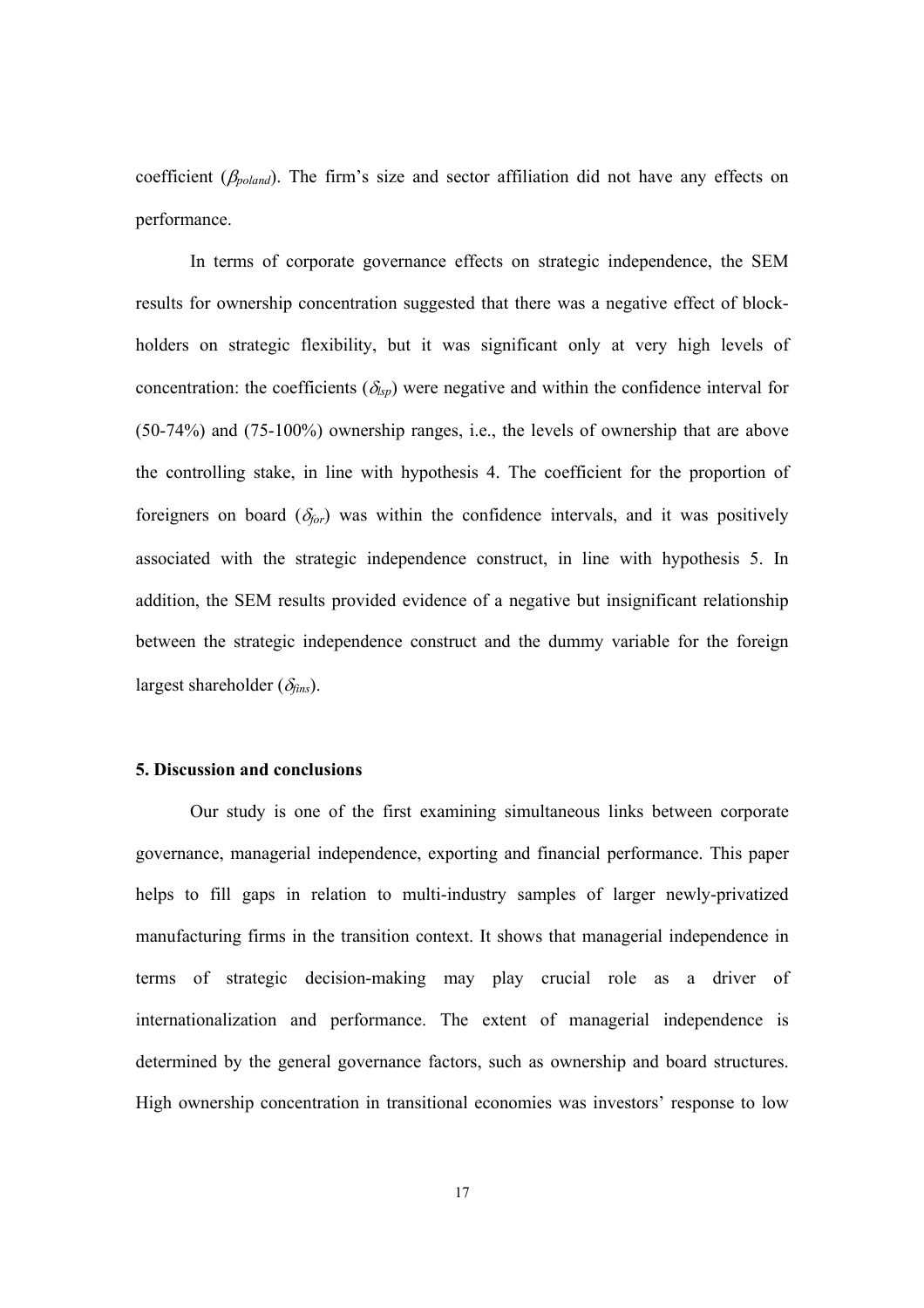levels of protection of minority shareholders (La Porta et al., 1997). However, the strategy-level outcomes of this concentration are restrictions on managerial independence that may have negative effects on the local firm's internationalization and performance. Although we focus specifically on Poland and Hungary, variations in governance regimes (La Porta et al., 1997) suggest scope for international analyses of the links between governance, strategic independence and performance.

The contrasting effects of ownership concentration/board representation on export- and performance-enhancing strategic independence of managers may have important implications for both the strategy and the exporting literature. Our research suggests that foreign investors' board involvement is playing a relatively more important strategic role than the size of their equity stakes in local firms. This finding is consistent with resource and strategy views on corporate governance that suggest that, in addition to control functions, external board members may also play service/resource roles in the decision-making process (Baysinger and Hoskisson, 1990), especially when the firm faces a highly uncertain environment of institutional transition (Peng, 2004). Our evidence suggests that in transition economies foreign board members may have a positive impact on the extent of managerial independence, which, in turn, underpins exporting and performance.

In addition, we have found evidence of a significant, positive link between exporting and financial performance in the two transition economies. Exporting, however, is the first stage in the firm's internationalization path (Bernard and Jensen, 1999). As the integration of Poland and Hungary into the EU proceeds, performance differences between exporting and non-exporting firms may affect their subsequent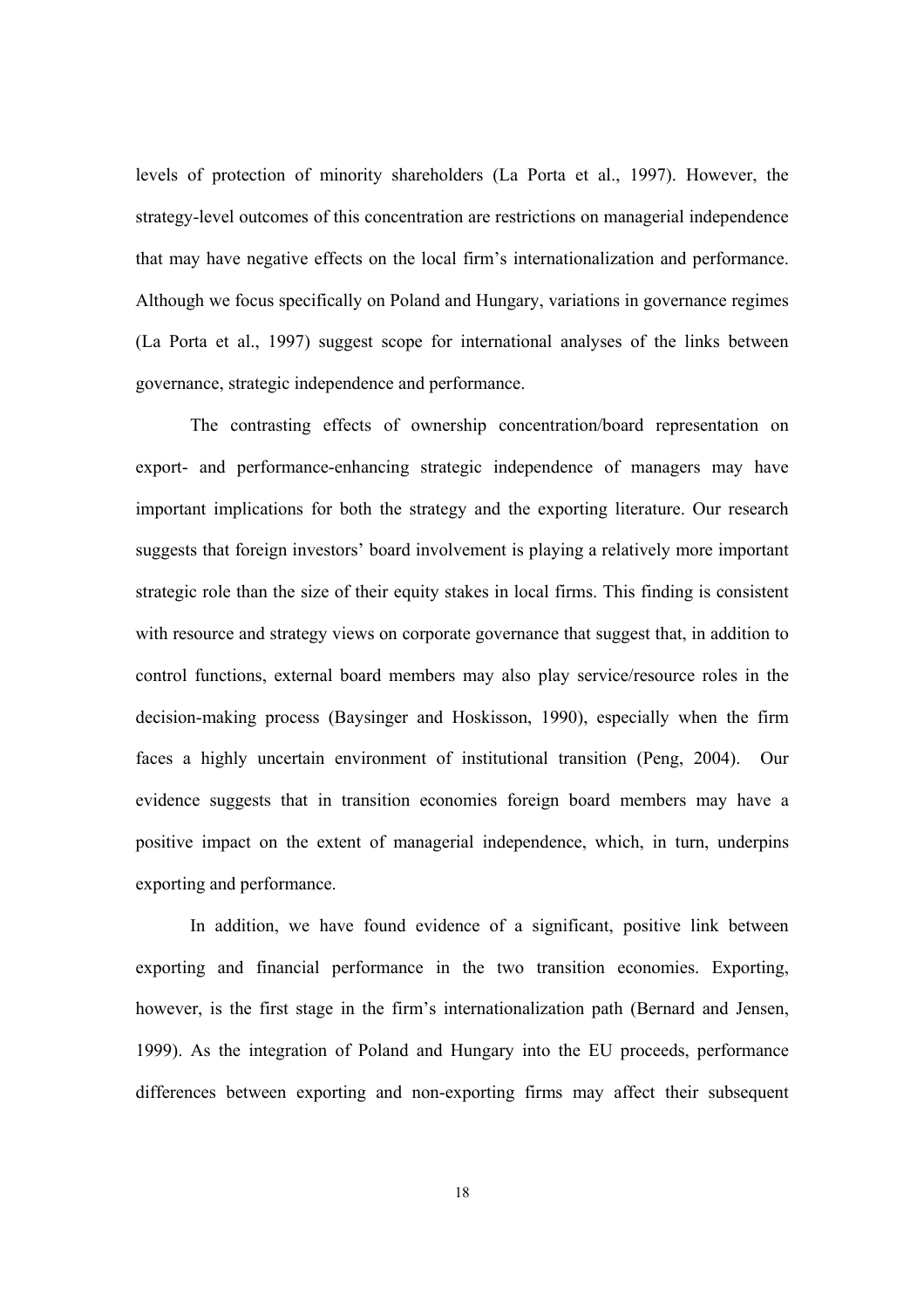internationalization decision. The longer-term analysis of their strategic dynamics may shed new light on the complex inter-relationships between corporate governance, business strategy and performance.

#### **References**

Agresti, A. An Introduction to Categorical Data Analysis*.* New York: Wiley, 1996.

Andersen, O. On the internationalization process of firms: a critical analysis. Journal of International Business Studies 1993; **24** (2): 209-231.

Aulakh P. Masaaki K. Teegen H. Export strategies and performance of firms from emerging economies: Evidence From Brazil, Chile and Mexico. Academy of Management Journal 2000; **43** (3): 342-361.

Baysinger BD. Hoskisson RE. The composition of boards of directors and strategic control: effects on corporate strategy. Academy of Management Review 1990; **15** (1): 72- 87.

Bernard AB. Jensen JB. Exceptional exporter performance: cause, effect, or both? Journal of International Economics 1999; **47**: 1-25.

Clerides SK. Lach S. Tybout JR. Is learning by exporting important? Micro-dynamic evidence from Colombia, Mexico and Morocco. Quarterly Journal of Economics 1998; **113**: 903-48.

Congdon P. Applied Bayesian Modelling*.* Chichester: John Wiley & Sons, 2003.

Djankov S. Murrell P. Enterprise restructuring in transition: a quantitative survey. Journal of Economic Literature 2002; **40** (3): 739-792.

Finney R. Campbell N. Powell M. Strategies and resources: pathways to success? Journal of Business Research 2005; **58**: 1721-1729.

Gelman A. Inference and monitoring convergence. In: Gilks WR, Richardson S, Spiegelhalter D, editors. Markov Chain Monte Carlo in Practice. London: Chapman & Hall, 1996. pp. 131-143.

Gelman A. Carlin JB. Stern HS. Rubin DB. Bayesian Data Analysis. 2<sup>nd</sup> ed. London: Chapman & Hall/CRC, 2004.

Gilks WR. Richardson S. Spiegelhalter D. Introducing Markov Chain Monte Carlo. In Gilks WR, Richardson S, Spiegelhalter D, editors. Markov Chain Monte Carlo in Practice. London: Chapman & Hall, 1996. pp. 1-19.

Harrigan KR. Strategic Flexibility: A Management Guide for Changing Times. Lexington, MA: Lexington Books, 1985.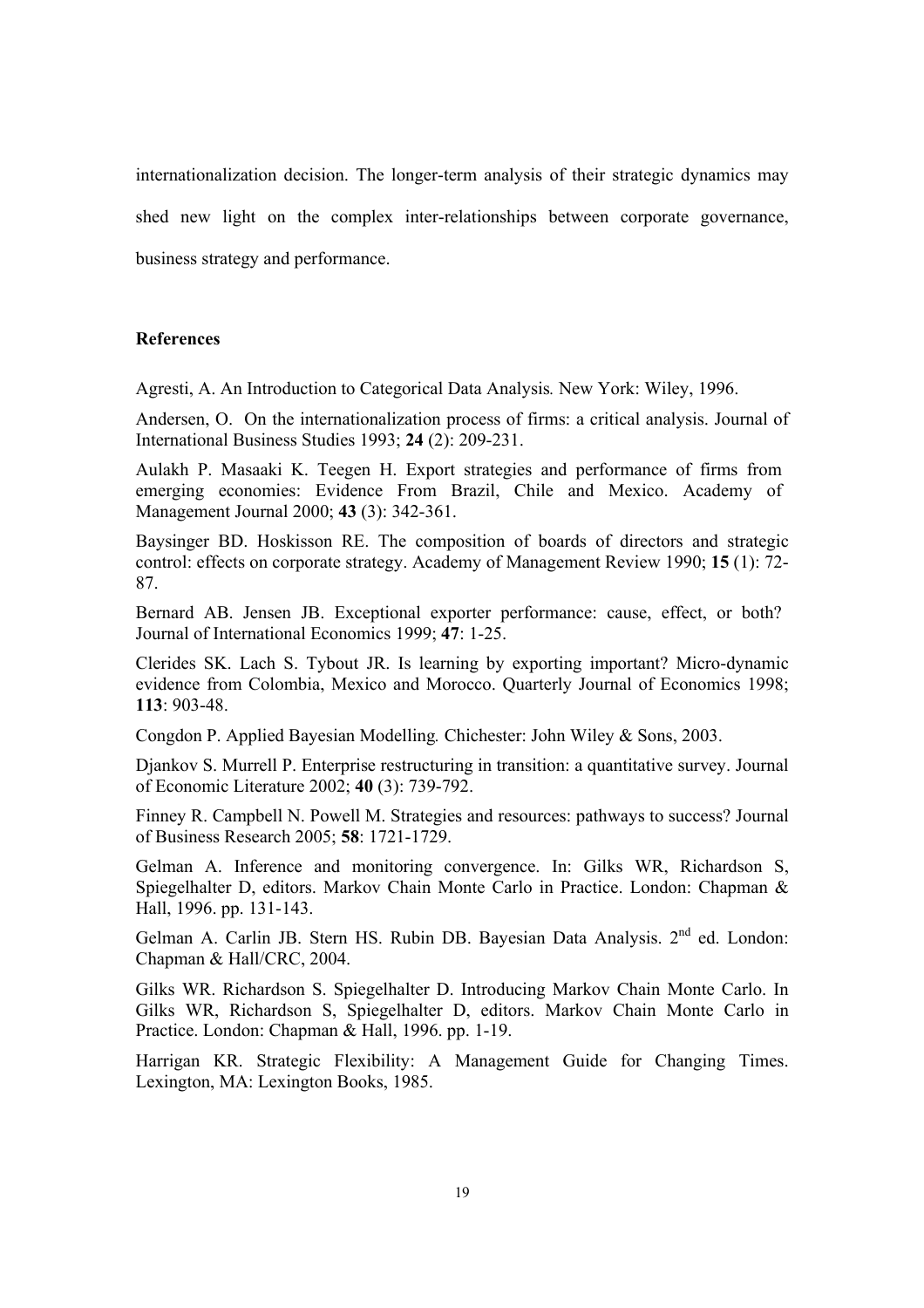Hitt M. Keats BW. DeMarie SM. Navigating in the new competitive landscape: building strategic flexibility and competitive advantage in the  $21<sup>st</sup>$  Century. Academy of Management Executive 1998; **12** (4): 22-42.

Hoskisson RE. Eden L. Lau C.-M. Wright M. Strategy in emerging economies. Academy of Management Journal 2000. **43** (3): 249-267.

Kornai J. Economics of Shortage. Amsterdam: North Holland, 1980.

La Porta R. Lopez-de-Silanes F. Shleifer A. Vishny R. Legal determinants of external finance. Journal of Finance 1997; **52** (3): 1131-1150.

Luo Y. Peng M. Learning to compete in a transition economy: experience, environment and performance. Journal of International Business Studies 1999; **30** (2): 269-296.

Mahoney JT. The management of resources and the resource of management. Journal of Business Research 1995; **33**: 91-102.

Makhija MV. The value of restructuring in emerging economies: the case of Czech Republic. Strategic Management Journal 2004; **25**: 243-267.

Maug E. Large shareholders as monitors: is there a trade-off between liquidity and control? Journal of Finance 1998; **53**: 65-92.

Newman K. Organizational transformation during institutional upheaval. Academy of Management Review 2000; **25:** 602-619.

Peng M. Outside directors and firm performance during institutional transitions. Strategic Management Journal 2004; **25**: 453-471.

Sanchez R. Strategic flexibility in product competition, Strategic Management Journal 1996; **16**: 135-159.

Sanders G. Carpenter M. Internationalization and firm governance: the roles of CEO compensation, top team composition, and board structure. Academy of Management Journal 1998; **41**: 158-178.

Scheines R. Hoijtink H. Boomsma A. Bayesian estimation and testing of structural equation models. *Psychometrika* 1999; **64**: 37-52.

Spiegelhalter D. Thomas A. Best N. WinBUGS, Version 1.3 User Manual. Cambridge, UK: MRS Biostatistics Unit, 2000.

Uhlenbruck, K. Meyer K. Hitt MA. Organizational transformation in transition economies: resource-based and organizational learning perspectives. Journal of Management Studies 2003; **40** (2): 257-282.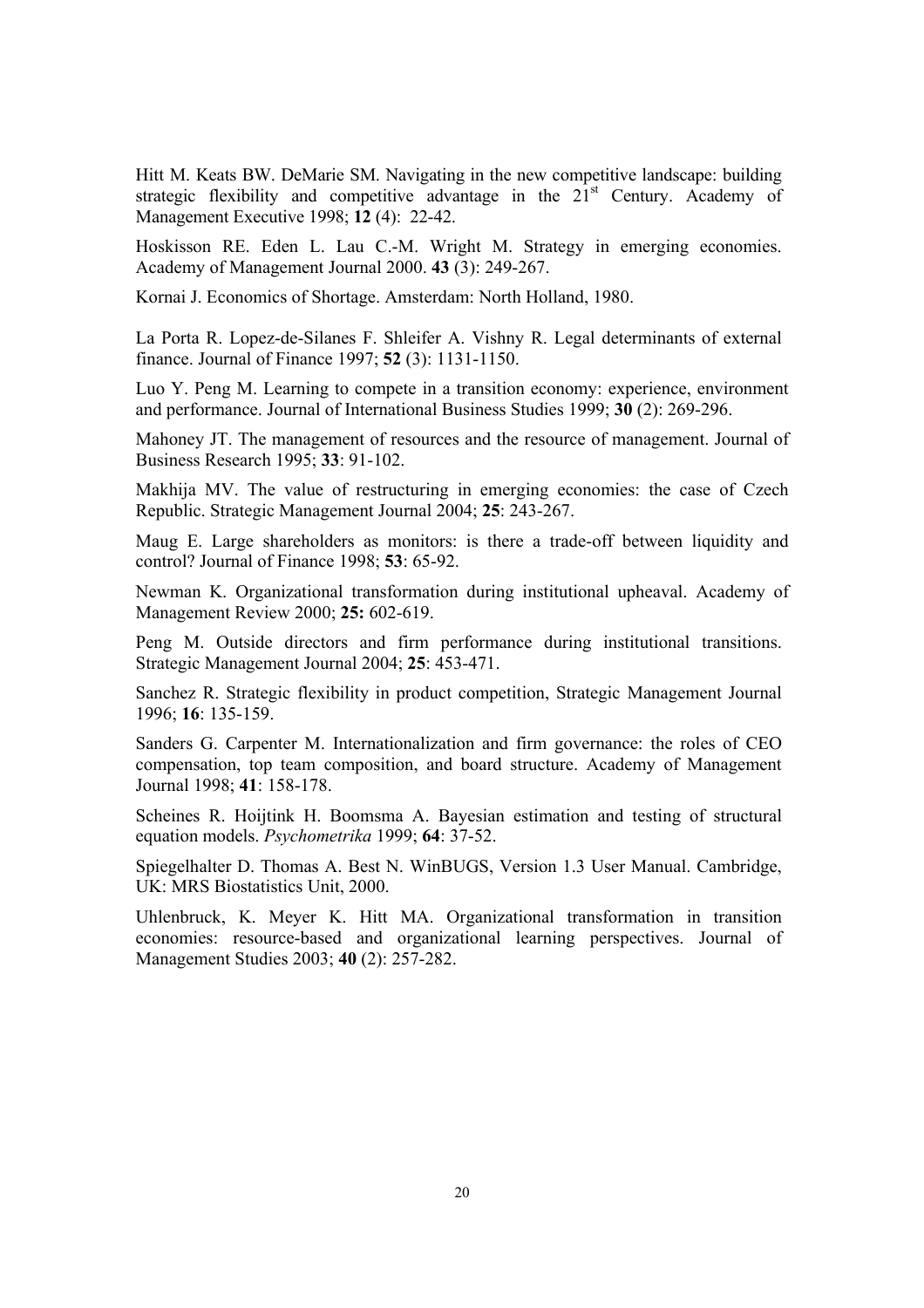### **Figure 1. Structural Equation Model**

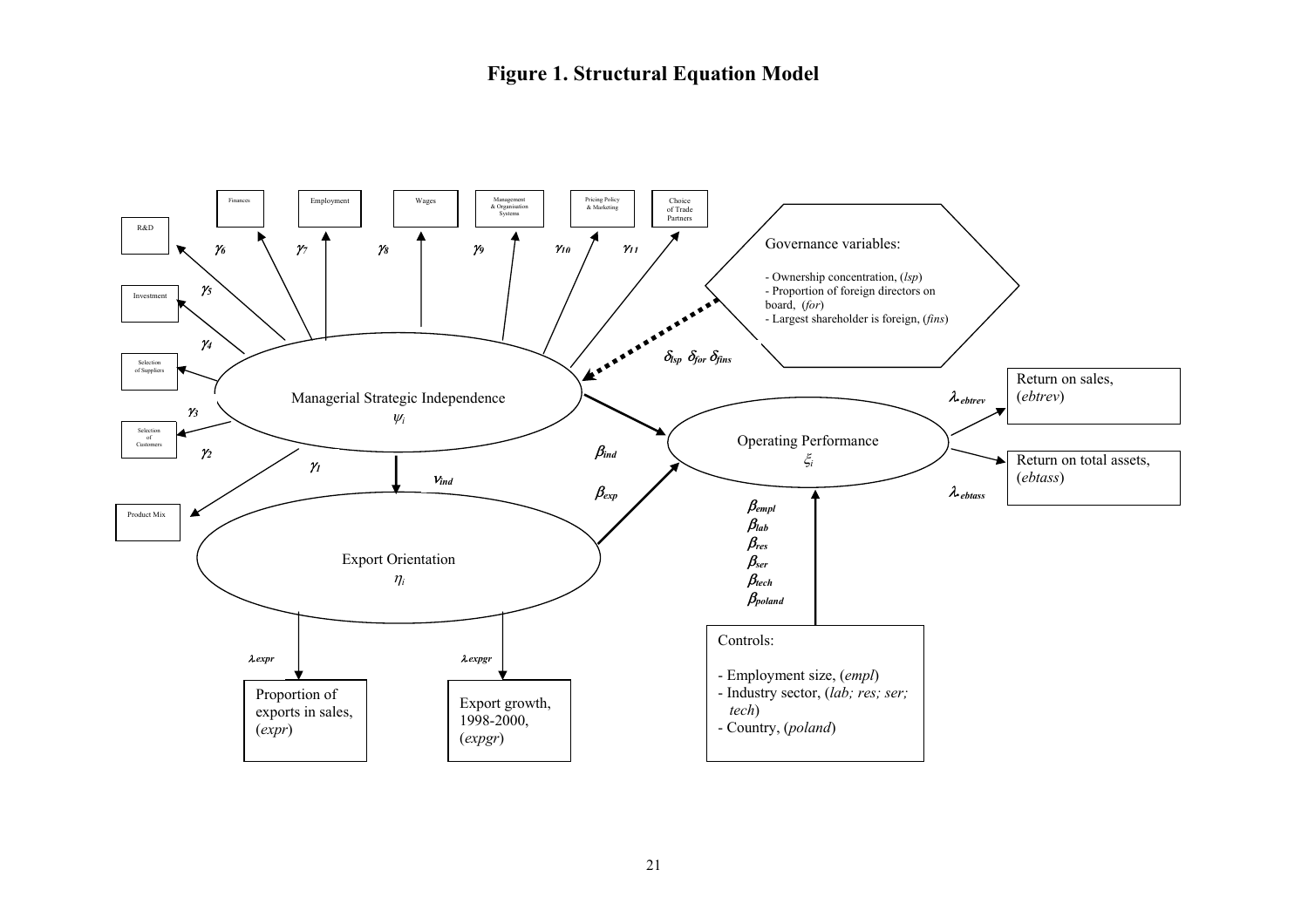| <b>Variable</b>           | <b>Definition</b>                                            | <b>Mean</b> | Std. Dev. |
|---------------------------|--------------------------------------------------------------|-------------|-----------|
| Performance               |                                                              |             |           |
| ebtrev                    | Earnings before taxes over sales, %                          | 2.16        | 8.83      |
| ebtass                    | Earnings before taxes over assets, %                         | 0.022       | 0.17      |
| <b>Export orientation</b> |                                                              |             |           |
| expr                      | Export revenue as % of total sales                           | 0.25        | 0.28      |
| expgr                     | Change in export sales over 1998-2000, %                     | 1.93        | 10.41     |
|                           | <b>Managers' independence factors</b>                        |             |           |
| $y_I$                     | product mix                                                  | 5.54        | 1.89      |
| $y_2$                     | selection of customers                                       | 5.52        | 1.67      |
| $y_3$                     | selection of suppliers                                       | 4.77        | 2.16      |
| $y_4$                     | investment                                                   | 4.54        | 2.10      |
| $y_5$                     | research and development                                     | 4.77        | 2.11      |
| $y_{6}$                   | finances                                                     | 5.42        | 1.72      |
| $y_7$                     | employment issues                                            | 5.65        | 1.72      |
| $\mathcal{Y}\mathcal{S}$  | wages                                                        | 5.58        | 1.70      |
| $\mathcal{Y}^{\rho}$      | management and organization                                  | 5.42        | 1.97      |
| $y_{10}$                  | price policy and marketing                                   | 5.52        | 1.86      |
| $y_{II}$                  | choice of trade partners                                     | 4.94        | 2.18      |
| Corporate governance      |                                                              |             |           |
| lsp                       | Proportion of shares held by the largest shareholder, %      | 62.46       | 32.60     |
| for                       | Proportion of foreign investors' representatives on board, % | 31.12       | 36.41     |
| <b>Control variables</b>  |                                                              |             |           |
| $x_{poland}$              | Dummy variable for Polish firms                              | 0.64        |           |
| $x_{lab}$                 | Labor intensive industry (ISIC: 15-20 and 36)                | 0.36        | 0.48      |
| $x_{res}$                 | Resource intensive industry (ISIC: 21-26)                    | 0.21        | 0.41      |
| $x_{tech}$                | Medium and high technology industry (ISIC: 28-35)            | 0.06        | 0.22      |
| $x_{ser}$                 | Services and construction (ISIC: 45, 50-52, >55)             | 0.34        | 0.47      |
| $x_{empl}$                | Number of employees                                          | 1063        | 1771      |
| fins                      | Largest shareholder is a foreign investor, a dummy variable  | 0.46        | 0.50      |

### **Table 1. Variables and Descriptive Statistics**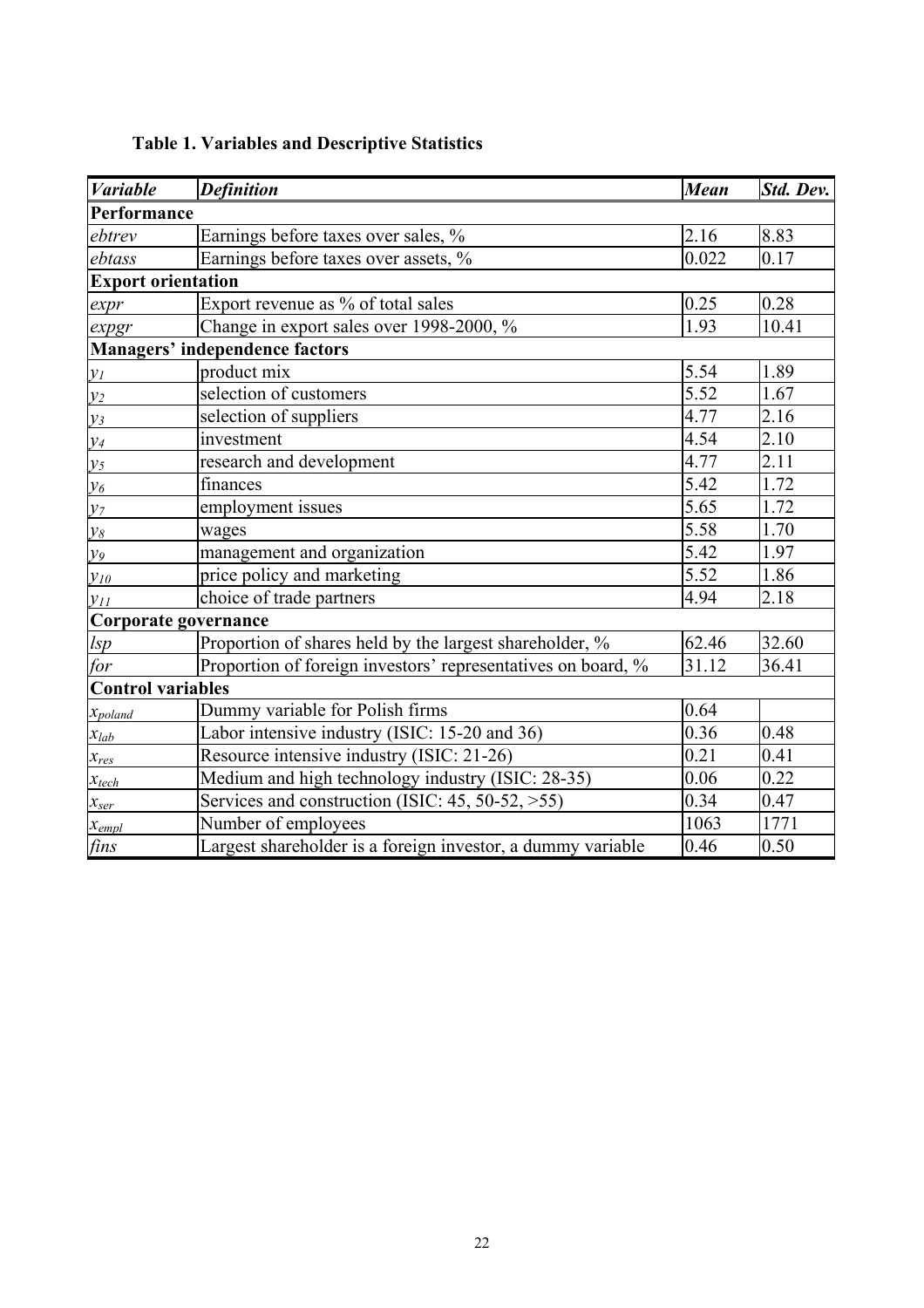|                                                         |           |           | Credible interval |  |
|---------------------------------------------------------|-----------|-----------|-------------------|--|
|                                                         | Mean      | 2.50%     | 97.50%            |  |
| <b>Measurement models; indicator-factor loadings</b>    |           |           |                   |  |
| Performance                                             |           |           |                   |  |
| $\lambda_{ebtass}$                                      | 0.023     | 0.018     | 0.033             |  |
| $\lambda_{ebtrev}$                                      | 0.020     | 0.015     | 0.029             |  |
| Export orientation                                      |           |           |                   |  |
| $\lambda_{expgr}$                                       | 0.098     | 0.004     | 0.258             |  |
| $\lambda_{expr}$                                        | 0.074     | 0.002     | 0.223             |  |
| Managerial independence                                 |           |           |                   |  |
| $\gamma_I$                                              | 1.991     | 1.469     | 2.588             |  |
| $\gamma_2$                                              | 2.484     | 1.901     | 3.178             |  |
| $\gamma_3$                                              | 1.795     | 1.352     | 2.309             |  |
| $\gamma_4$                                              | 1.716     | 1.300     | 2.190             |  |
| $\gamma_5$                                              | 2.006     | 1.528     | 2.560             |  |
| $\gamma_6$                                              | 1.491     | 1.107     | 1.932             |  |
| $\gamma$                                                | 1.677     | 1.245     | 2.183             |  |
| $\gamma_8$                                              | 1.633     | 1.200     | 2.125             |  |
| $\gamma_9$                                              | 2.283     | 1.713     | 2.937             |  |
| $\gamma_{10}$                                           | 3.009     | 2.283     | 3.896             |  |
| $\gamma_{11}$                                           | 1.326     | 0.959     | 1.732             |  |
| <b>Hypothesized relationships and controls</b>          |           |           |                   |  |
| Performance, independence and exporting                 |           |           |                   |  |
| $\beta_{exp}$                                           | 43.220    | 28.370    | 53.510            |  |
| $\beta_{ind}$                                           | 2.191     | 0.067     | 6.738             |  |
| $V_{ind}$                                               | 0.069     | 0.003     | 0.189             |  |
| Ownership concentration                                 |           |           |                   |  |
| $\delta_{lsp}[2]$ 25-49%                                | $-0.406$  | $-1.130$  | 0.316             |  |
| $\delta_{lsp}[3]$ 50-74%                                | $-0.990$  | $-1.687$  | $-0.277$          |  |
| $\delta_{lsp}$ [4] 75-100%                              | $-0.900$  | $-1.613$  | $-0.181$          |  |
| Proportion of foreign directors on board $\delta_{for}$ | 0.058     | 0.033     | 0.090             |  |
| Employment size <sup>2</sup>                            |           |           |                   |  |
| $\beta_{empl}$ [2: 250-499 employees]                   | $-4.265$  | $-29.240$ | 16.870            |  |
| $\beta_{empl}$ [3: 500-999 employees]                   | 4.133     | $-19.680$ | 23.630            |  |
| $\beta_{empl}$ [4: 1000 and more]                       | $-10.110$ | $-36.480$ | 12.850            |  |
| Poland dummy $\beta_{poland}$                           | $-36.570$ | $-56.020$ | $-18.780$         |  |
| Largest shareholder's identity $\delta_{\text{fins}}$   | $-0.559$  | $-1.045$  | $-0.060$          |  |

### **Table 2. Structural Equation Modeling Results**

NOTES: Highlighted coefficients (in bold) suggest the 5% level of significance. Sectoral dummies (all insignificant) and the intercepts are not included in the table.

- 1. Coefficients for ownership concentration are contrasts with a group where the largest shareholder owns 24% of shares and less.
- 2. Coefficients are contrasts with a group of firms with 250 employees and less.